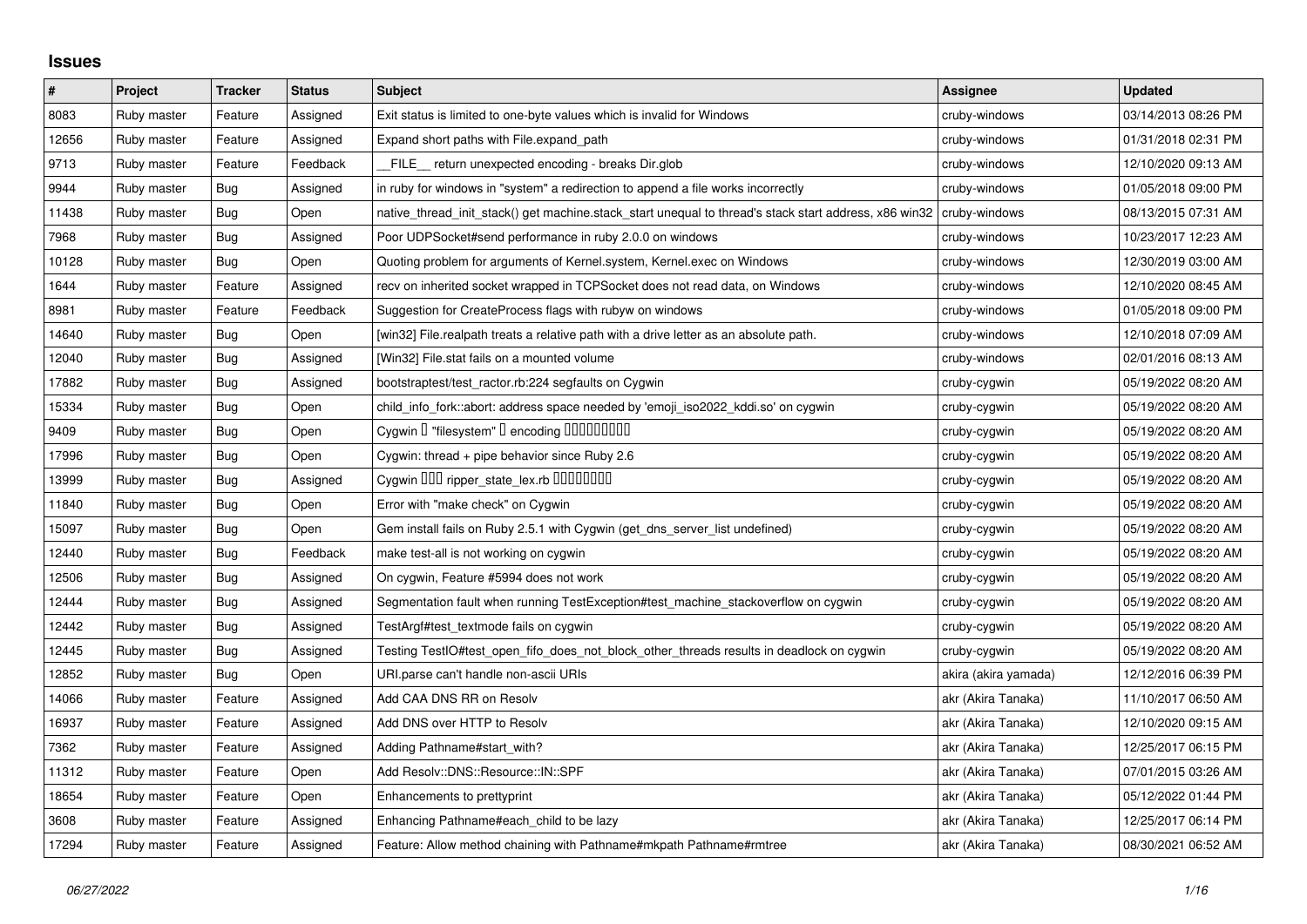| $\sharp$ | Project     | <b>Tracker</b> | <b>Status</b> | <b>Subject</b>                                                                              | <b>Assignee</b>                     | <b>Updated</b>      |
|----------|-------------|----------------|---------------|---------------------------------------------------------------------------------------------|-------------------------------------|---------------------|
| 17295    | Ruby master | Feature        | Assigned      | Feature: Create a directory and file with Pathname#touch                                    | akr (Akira Tanaka)                  | 09/28/2021 01:20 AM |
| 17297    | Ruby master | Feature        | Assigned      | Feature: Introduce Pathname.mktmpdir                                                        | akr (Akira Tanaka)                  | 08/30/2021 06:51 AM |
| 17296    | Ruby master | Feature        | Assigned      | Feature: Pathname#chmod use FileUtils.chmod instead of File                                 | akr (Akira Tanaka)                  | 08/30/2021 06:51 AM |
| 18450    | Ruby master | Feature        | Assigned      | Force break in prettyprint                                                                  | akr (Akira Tanaka)                  | 12/29/2021 02:02 PM |
| 12497    | Ruby master | Feature        | Assigned      | GMP version of divmod may be slower                                                         | akr (Akira Tanaka)                  | 08/10/2016 03:11 AM |
| 16985    | Ruby master | Feature        | Open          | Improve `pp` for `Hash` and `String`                                                        | akr (Akira Tanaka)                  | 06/26/2020 09:51 AM |
| 8445     | Ruby master | <b>Bug</b>     | Assigned      | IO.open and IO#set_enconding does not support :fallback option                              | akr (Akira Tanaka)                  | 06/14/2022 06:02 AM |
| 17473    | Ruby master | Feature        | Open          | Make Pathname to embedded class of Ruby                                                     | akr (Akira Tanaka)                  | 01/07/2022 09:25 AM |
| 10129    | Ruby master | Feature        | Assigned      | More descriptive error message for failed net/http requests                                 | akr (Akira Tanaka)                  | 01/05/2018 09:01 PM |
| 18651    | Ruby master | <b>Bug</b>     | Open          | oob access in CP51932 -> CP50220 transcoder                                                 | akr (Akira Tanaka)                  | 03/23/2022 01:17 PM |
| 17173    | Ruby master | Feature        | Open          | open-uri D ciphers DODOOD                                                                   | akr (Akira Tanaka)                  | 09/25/2020 09:17 AM |
| 11322    | Ruby master | Feature        | Assigned      | OpenUri: RuntimeError: HTTP redirection loop                                                | akr (Akira Tanaka)                  | 11/13/2020 03:52 AM |
| 13385    | Ruby master | Feature        | Open          | [PATCH] Make Resolv::DNS::Name validation similar to host and dig commands                  | akr (Akira Tanaka)                  | 06/16/2017 08:04 AM |
| 10459    | Ruby master | Feature        | Assigned      | [PATCH] rfc3339 method for Time                                                             | akr (Akira Tanaka)                  | 05/21/2015 08:14 AM |
| 11139    | Ruby master | Feature        | Feedback      | [PATCH] socket: support accept `sock_nonblock: (true false)'                                | akr (Akira Tanaka)                  | 07/02/2015 01:30 AM |
| 2149     | Ruby master | Feature        | Feedback      | Pathname#include?                                                                           | akr (Akira Tanaka)                  | 03/15/2018 08:19 AM |
| 10381    | Ruby master | Feature        | Feedback      | Pathname#mkdir_p, Pathname#makedirs DDDD                                                    | akr (Akira Tanaka)                  | 10/15/2014 04:27 AM |
| 7412     | Ruby master | Feature        | Assigned      | Pathname#relative_path_from does not support mixed directory separators on windows          | akr (Akira Tanaka)                  | 01/05/2018 09:00 PM |
| 10637    | Ruby master | Feature        | Assigned      | Puppet orchestration on vagrant fails with Error: Non-HTTP proxy URI                        | akr (Akira Tanaka)                  | 09/23/2020 10:23 PM |
| 13513    | Ruby master | <b>Bug</b>     | Assigned      | Resolv::DNS::Message.decode hangs after detecting truncation in UDP messages                | akr (Akira Tanaka)                  | 03/08/2021 11:35 PM |
| 14922    | Ruby master | Feature        | Assigned      | Resolv getaddresses ignores AAAA records for IPv6                                           | akr (Akira Tanaka)                  | 11/13/2020 04:01 AM |
| 10580    | Ruby master | Bug            | Open          | TestProcess#test_deadlock_by_signal_at_forking fails on ARM                                 | akr (Akira Tanaka)                  | 12/30/2019 03:00 AM |
| 17154    | Ruby master | Misc           | Open          | Update Pathname Documentation to Clarify Expected Behavior                                  | akr (Akira Tanaka)                  | 09/05/2020 01:18 PM |
| 17569    | Ruby master | Misc           | Open          | `uri` lib maintainership                                                                    | akr (Akira Tanaka)                  | 01/23/2021 10:42 AM |
| 13047    | Ruby master | Feature        | Assigned      | Use String literal instead of `String#+` for multiline pretty-printing of multiline strings | akr (Akira Tanaka)                  | 02/22/2017 07:09 AM |
| 14917    | Ruby master | Misc           | Assigned      | Add RDoc documents to tar ball                                                              | aycabta (aycabta .)                 | 07/21/2018 09:29 AM |
| 13604    | Ruby master | Feature        | Assigned      | Exposing alternative interface of readline                                                  | aycabta (aycabta .)                 | 01/20/2020 05:34 AM |
| 18459    | Ruby master | Feature        | Assigned      | IRB autocomplete dropdown colour options                                                    | aycabta (aycabta .)                 | 01/05/2022 02:15 AM |
| 15371    | Ruby master | Feature        | Assigned      | IRB with ARGV                                                                               | aycabta (aycabta .)                 | 02/14/2020 11:35 AM |
| 9507     | Ruby master | Bug            | Open          | Ruby 2.1.0 is broken on ARMv5: tried to create Proc object without a block                  | charliesome (Charlie<br>Somerville) | 01/05/2018 09:00 PM |
| 10065    | Ruby master | Feature        | Feedback      | Make `gem env` command output valid YAML                                                    | drbrain (Eric Hodel)                | 07/20/2014 10:54 PM |
| 17400    | Ruby master | <b>Bug</b>     | Open          | Incorrect character downcase for Greek Sigma                                                | duerst (Martin Dürst)               | 12/17/2020 06:56 AM |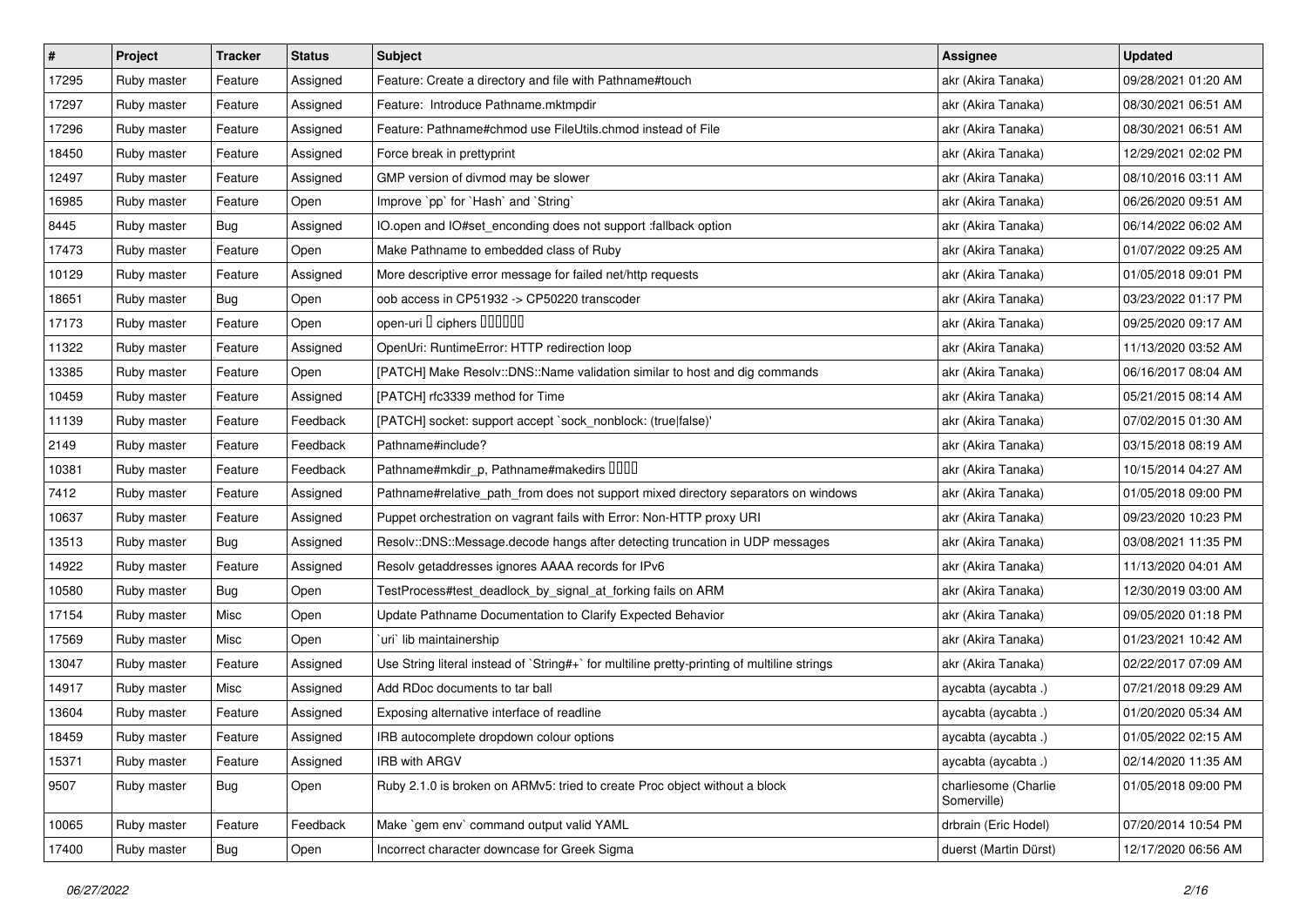| $\vert$ # | Project     | <b>Tracker</b> | <b>Status</b> | Subject                                                                                                                 | <b>Assignee</b>                   | <b>Updated</b>      |
|-----------|-------------|----------------|---------------|-------------------------------------------------------------------------------------------------------------------------|-----------------------------------|---------------------|
| 16842     | Ruby master | <b>Bug</b>     | Assigned      | inspect` prints the UTF-8 character U+0085 (NEXT LINE) verbatim even though it is not printable                         | duerst (Martin Dürst)             | 02/26/2021 05:43 AM |
| 18601     | Ruby master | Bug            | Open          | Invalid byte sequences in Big5 encodings                                                                                | duerst (Martin Dürst)             | 02/23/2022 07:59 AM |
| 13671     | Ruby master | Bug            | Assigned      | Regexp with lookbehind and case-insensitivity raises RegexpError only on strings with certain<br>characters             | duerst (Martin Dürst)             | 11/30/2021 04:42 AM |
| 18337     | Ruby master | <b>Bug</b>     | Assigned      | Ruby allows zero-width characters in identifiers                                                                        | duerst (Martin Dürst)             | 11/24/2021 09:13 AM |
| 7742      | Ruby master | Bug            | Open          | System encoding (Windows-1258) is not recognized by Ruby to convert back to UTF-8                                       | duerst (Martin Dürst)             | 12/25/2017 06:15 PM |
| 6351      | Ruby master | <b>Bug</b>     | Assigned      | transcode table generator does not support multi characters of Unicode                                                  | duerst (Martin Dürst)             | 12/25/2017 06:15 PM |
| 18639     | Ruby master | Feature        | Open          | Update Unicode data to Unicode Version 15.0.0                                                                           | duerst (Martin Dürst)             | 03/22/2022 07:38 PM |
| 13696     | Ruby master | Feature        | Open          | Add exchange and noreplace options to File.rename                                                                       | Glass_saga (Masaki<br>Matsushita) | 12/01/2017 04:34 PM |
| 2631      | Ruby master | Feature        | Assigned      | Allow IO#reopen to take a block                                                                                         | Glass_saga (Masaki<br>Matsushita) | 05/24/2018 01:22 PM |
| 17525     | Ruby master | Feature        | Open          | Implement Happy Eyeballs Version 2 (RFC8305) in Socket.tcp                                                              | Glass_saga (Masaki<br>Matsushita) | 06/16/2022 01:08 AM |
| 7148      | Ruby master | Feature        | Assigned      | Improved Tempfile w/o DelegateClass                                                                                     | Glass_saga (Masaki<br>Matsushita) | 03/27/2019 09:51 AM |
| 15628     | Ruby master | Feature        | Assigned      | init_inetsock_internal should fallback to IPv4 if IPv6 is unreachable                                                   | Glass_saga (Masaki<br>Matsushita) | 09/25/2020 05:42 AM |
| 16476     | Ruby master | Feature        | Open          | Socket.getaddrinfo cannot be interrupted by Timeout.timeout                                                             | Glass_saga (Masaki<br>Matsushita) | 06/16/2022 01:08 AM |
| 15408     | Ruby master | Feature        | Open          | Deprecate object_id and _id2ref                                                                                         | headius (Charles Nutter)          | 03/19/2019 04:02 PM |
| 16012     | Ruby master | Feature        | Assigned      | Add a (small) test-install suite?                                                                                       | hsbt (Hiroshi SHIBATA)            | 07/30/2019 08:13 AM |
| 5617      | Ruby master | Feature        | Assigned      | Allow install RubyGems into dediceted directory                                                                         | hsbt (Hiroshi SHIBATA)            | 05/16/2018 09:15 AM |
| 10213     | Ruby master | Bug            | Feedback      | bundled gems ignored by make install                                                                                    | hsbt (Hiroshi SHIBATA)            | 06/10/2022 09:55 AM |
| 16013     | Ruby master | Misc           | Feedback      | Bundler                                                                                                                 | hsbt (Hiroshi SHIBATA)            | 10/17/2019 05:20 PM |
| 18790     | Ruby master | Bug            | Assigned      | cannot load such file -- digest (LoadError)                                                                             | hsbt (Hiroshi SHIBATA)            | 06/06/2022 12:41 AM |
| 13534     | Ruby master | Feature        | Assigned      | Checking installation results of default gems                                                                           | hsbt (Hiroshi SHIBATA)            | 07/26/2018 02:16 AM |
| 15487     | Ruby master | Misc           | Assigned      | Clarify default gems maintanance policy                                                                                 | hsbt (Hiroshi SHIBATA)            | 12/30/2018 08:42 PM |
| 16951     | Ruby master | Bug            | Assigned      | Consistently referer dependencies                                                                                       | hsbt (Hiroshi SHIBATA)            | 06/17/2021 06:15 AM |
| 6590      | Ruby master | Feature        | Assigned      | Dealing with bigdecimal, etc gems in JRuby                                                                              | hsbt (Hiroshi SHIBATA)            | 05/15/2019 08:33 PM |
| 15486     | Ruby master | Misc           | Feedback      | Default gems README.md                                                                                                  | hsbt (Hiroshi SHIBATA)            | 03/11/2019 12:19 PM |
| 18381     | Ruby master | <b>Bug</b>     | Assigned      | Default vs Bundled gems                                                                                                 | hsbt (Hiroshi SHIBATA)            | 12/15/2021 11:09 AM |
| 18567     | Ruby master | <b>Bug</b>     | Open          | Depending on default gems in stdlib gems when not needed considered harmful                                             | hsbt (Hiroshi SHIBATA)            | 04/21/2022 04:45 PM |
| 18614     | Ruby master | Bug            | Open          | Error (busy loop) in<br>TestGemCommandsSetupCommand#test_destdir_flag_does_not_try_to_write_to_the_default_gem_<br>home | hsbt (Hiroshi SHIBATA)            | 03/17/2022 01:03 AM |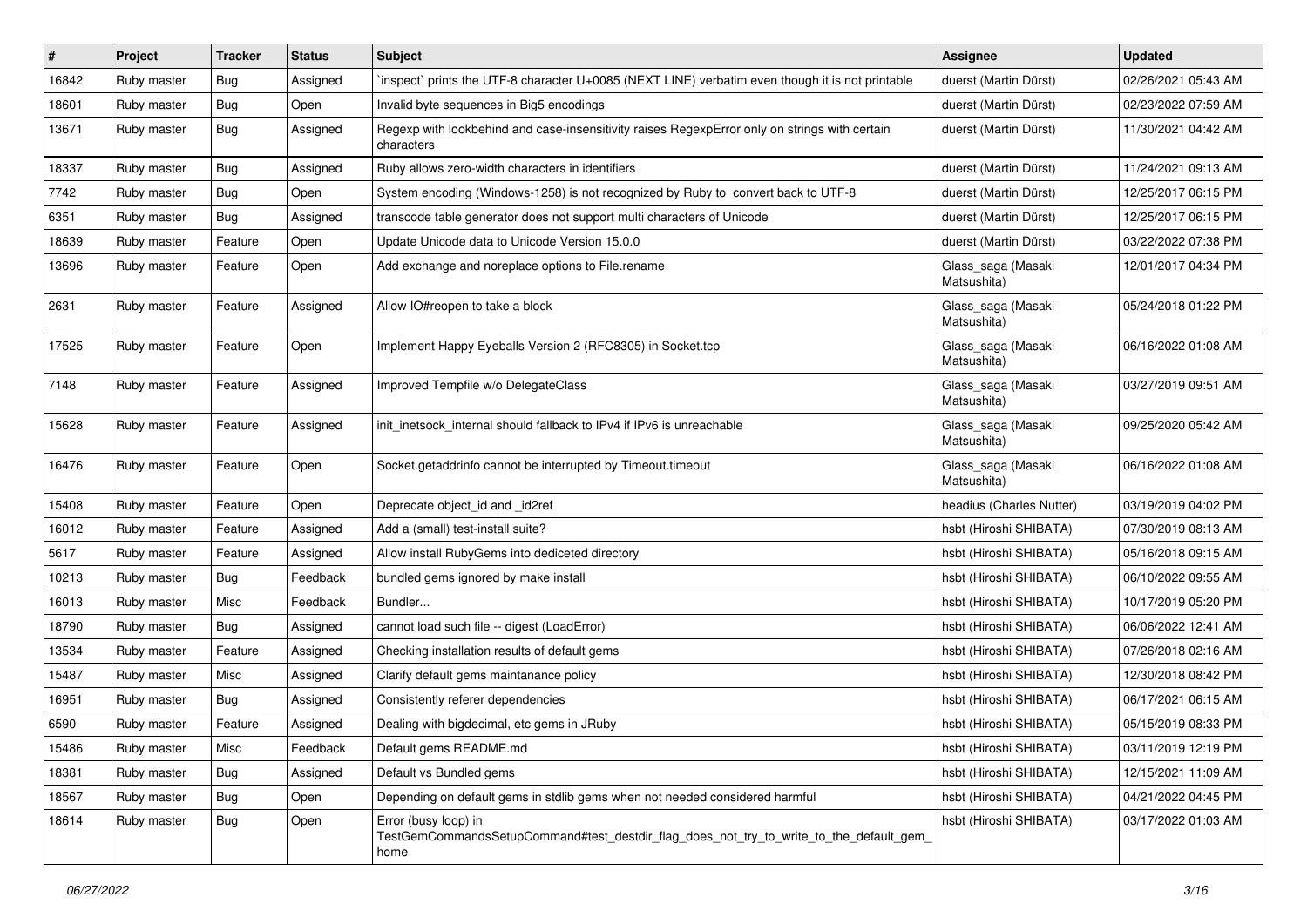| $\pmb{\#}$ | Project     | <b>Tracker</b> | <b>Status</b> | Subject                                                                                                                                                             | <b>Assignee</b>             | <b>Updated</b>      |
|------------|-------------|----------------|---------------|---------------------------------------------------------------------------------------------------------------------------------------------------------------------|-----------------------------|---------------------|
| 10919      | Ruby master | <b>Bug</b>     | Assigned      | [gem install] installs multipe platforms                                                                                                                            | hsbt (Hiroshi SHIBATA)      | 07/30/2019 07:44 AM |
| 13508      | Ruby master | Feature        | Assigned      | How remove/refactor code related mathn library.                                                                                                                     | hsbt (Hiroshi SHIBATA)      | 12/25/2017 06:15 PM |
| 18169      | Ruby master | Bug            | Assigned      | Local copies of gemified libraries are being released out of sync with their gems                                                                                   | hsbt (Hiroshi SHIBATA)      | 02/25/2022 05:40 PM |
| 9366       | Ruby master | <b>Bug</b>     | Assigned      | "make -j32 check TESTS=-j32" occasionally fails on rubygems/specification                                                                                           | hsbt (Hiroshi SHIBATA)      | 07/26/2018 02:13 AM |
| 18666      | Ruby master | Bug            | Open          | No rule to make target 'yaml/yaml.h', needed by 'api.o'                                                                                                             | hsbt (Hiroshi SHIBATA)      | 03/29/2022 11:17 AM |
| 18571      | Ruby master | Feature        | Assigned      | Removed the bundled sources from release package after Ruby 3.2                                                                                                     | hsbt (Hiroshi SHIBATA)      | 03/28/2022 06:23 AM |
| 16963      | Ruby master | Feature        | Assigned      | Remove English.rb from Ruby 2.8/3.0                                                                                                                                 | hsbt (Hiroshi SHIBATA)      | 06/19/2020 09:48 AM |
| 18355      | Ruby master | Bug            | Assigned      | require("pathname") within rack application chnages behaviors of Pathname methods, such as<br>absolute?(), when there are two versions of 'pathname' gem installed. | hsbt (Hiroshi SHIBATA)      | 11/30/2021 08:01 AM |
| 18068      | Ruby master | Misc           | Open          | Silence LoadError only if it is for rubygems itself                                                                                                                 | hsbt (Hiroshi SHIBATA)      | 08/08/2021 02:21 PM |
| 12639      | Ruby master | Feature        | Assigned      | Speed up require in RubyGems by 5x                                                                                                                                  | hsbt (Hiroshi SHIBATA)      | 07/26/2018 02:12 AM |
| 14737      | Ruby master | Feature        | Assigned      | Split default gems into separate directory structure                                                                                                                | hsbt (Hiroshi SHIBATA)      | 09/02/2020 06:00 PM |
| 14679      | Ruby master | <b>Bug</b>     | Assigned      | StdLib gems should properly specify their dependencies                                                                                                              | hsbt (Hiroshi SHIBATA)      | 04/11/2018 01:14 PM |
| 15550      | Ruby master | <b>Bug</b>     | Assigned      | Windows - gem bin files - can't run from bash shell                                                                                                                 | hsbt (Hiroshi SHIBATA)      | 03/20/2019 01:05 AM |
| 17664      | Ruby master | Bug            | Assigned      | Behavior of sockets changed in Ruby 3.0 to non-blocking                                                                                                             | ioquatix (Samuel Williams)  | 07/12/2021 10:28 AM |
| 595        | Ruby master | Bug            | Assigned      | Fiber ignores ensure clause                                                                                                                                         | ioquatix (Samuel Williams)  | 12/29/2019 10:37 AM |
| 18810      | Ruby master | Bug            | Open          | Make `Kernel#p` interruptable.                                                                                                                                      | ioquatix (Samuel Williams)  | 05/30/2022 12:44 AM |
| 13383      | Ruby master | Feature        | Open          | [PATCH] Module#source location                                                                                                                                      | ioquatix (Samuel Williams)  | 01/09/2020 05:16 AM |
| 18036      | Ruby master | Bug            | Open          | Pthread fibers become invalid on fork - different from normal fibers.                                                                                               | ioquatix (Samuel Williams)  | 08/19/2021 07:05 AM |
| 18818      | Ruby master | Bug            | Open          | SEGV (Fiber scheduler?)                                                                                                                                             | ioquatix (Samuel Williams)  | 06/06/2022 06:31 PM |
| 18227      | Ruby master | Feature        | Open          | Static class initialization.                                                                                                                                        | ioquatix (Samuel Williams)  | 09/29/2021 09:21 PM |
| 17720      | Ruby master | Misc           | Assigned      | Cirrus CI to check non-x86_64 architecture cases by own machines                                                                                                    | jaruga (Jun Aruga)          | 09/26/2021 10:24 AM |
| 18002      | Ruby master | Bug            | Open          | s390x: Tests failing without LC_ALL env                                                                                                                             | jaruga (Jun Aruga)          | 07/12/2021 04:30 PM |
| 16492      | Ruby master | <b>Bug</b>     | Open          | TestBugReporter#test_bug_reporter_add test failures                                                                                                                 | jaruga (Jun Aruga)          | 08/24/2021 01:12 PM |
| 16188      | Ruby master | Misc           | Open          | What are the performance implications of the new keyword arguments in 2.7 and 3.0?                                                                                  | jeremyevans0 (Jeremy Evans) | 11/27/2019 04:45 PM |
| 18058      | Ruby master | Bug            | Open          | 3.1.0-dev with MJIT enabled Zlib::BufError during `gem install`                                                                                                     | k0kubun (Takashi Kokubun)   | 08/02/2021 08:31 PM |
| 18277      | Ruby master | <b>Bug</b>     | Open          | buffer error (Zlib::BufError) in Zlib::Deflate#deflate when using MJIT                                                                                              | k0kubun (Takashi Kokubun)   | 01/05/2022 03:04 PM |
| 18808      | Ruby master | <b>Bug</b>     | Assigned      | Cannot compile ruby 3.1.2 on powerpc64le-linux without disabling the jit features                                                                                   | k0kubun (Takashi Kokubun)   | 06/20/2022 10:40 AM |
| 17008      | Ruby master | <b>Bug</b>     | Feedback      | JIT enabled on Windows can cause constant conhost pop-ups                                                                                                           | k0kubun (Takashi Kokubun)   | 07/03/2020 08:29 PM |
| 16694      | Ruby master | <b>Bug</b>     | Assigned      | JIT vs hardened GCC with PCH                                                                                                                                        | k0kubun (Takashi Kokubun)   | 02/02/2021 07:38 AM |
| 18142      | Ruby master | <b>Bug</b>     | Assigned      | Segmentation fault with Ruby 3.0.2                                                                                                                                  | k0kubun (Takashi Kokubun)   | 09/02/2021 07:43 AM |
| 17995      | Ruby master | <b>Bug</b>     | Open          | Slow down when mjit and Ractor are being used at same time                                                                                                          | k0kubun (Takashi Kokubun)   | 06/11/2022 04:02 AM |
| 15425      | Ruby master | Feature        | Feedback      | Store MJIT header into Ruby versioned directory.                                                                                                                    | k0kubun (Takashi Kokubun)   | 10/07/2021 11:03 PM |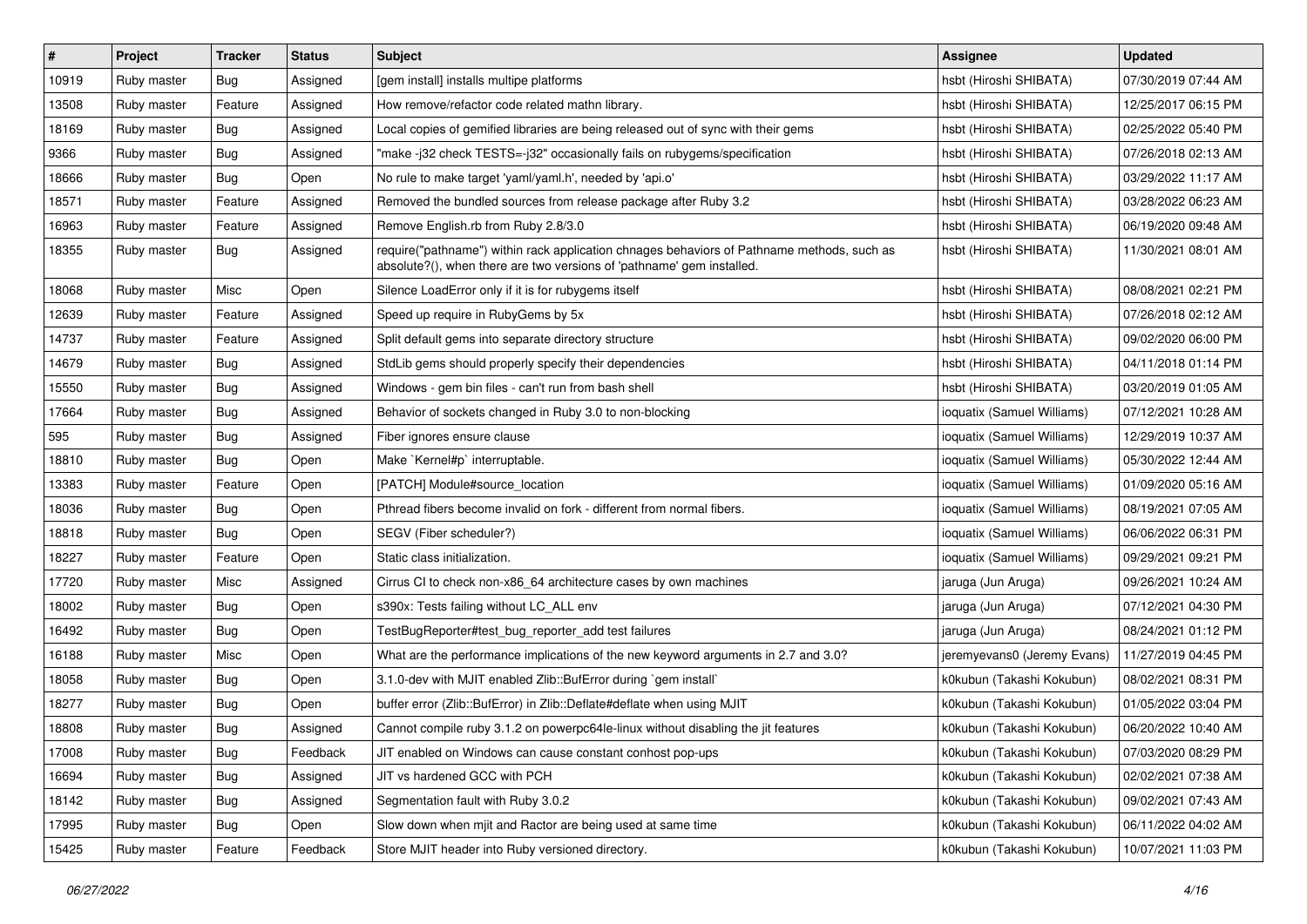| $\sharp$ | Project     | <b>Tracker</b> | <b>Status</b> | Subject                                                                                                                   | <b>Assignee</b>            | <b>Updated</b>      |
|----------|-------------|----------------|---------------|---------------------------------------------------------------------------------------------------------------------------|----------------------------|---------------------|
| 16185    | Ruby master | <b>Bug</b>     | Open          | basictest failure on AIX 6.1 for 64bit build                                                                              | kanemoto (Yutaka Kanemoto) | 10/15/2019 12:05 AM |
| 18811    | Ruby master | Bug            | Feedback      | PTY I/O not working on AIX 7.x                                                                                            | kanemoto (Yutaka Kanemoto) | 06/07/2022 07:18 AM |
| 18761    | Ruby master | Misc           | Open          | provide an example wasm project                                                                                           | katei (Yuta Saito)         | 05/23/2022 11:01 AM |
| 13000    | Ruby master | Feature        | Feedback      | Implement Set#include? with Hash#include?                                                                                 | knu (Akinori MUSHA)        | 09/11/2020 08:18 PM |
| 14105    | Ruby master | Feature        | Feedback      | Introduce xor as alias for Set#^                                                                                          | knu (Akinori MUSHA)        | 06/27/2018 10:56 AM |
| 13610    | Ruby master | Feature        | Assigned      | IPAddr doesn't provide helpful methods to get the subnet or IP address                                                    | knu (Akinori MUSHA)        | 10/20/2017 01:13 AM |
| 11531    | Ruby master | Bug            | Assigned      | IPAddr#== implements wrong logic                                                                                          | knu (Akinori MUSHA)        | 12/29/2019 12:50 PM |
| 8047     | Ruby master | Feature        | Assigned      | <b>IPAddr makes host address with netmask</b>                                                                             | knu (Akinori MUSHA)        | 01/05/2018 09:00 PM |
| 11527    | Ruby master | Feature        | Assigned      | IPAddr#mask_addr isn't a method                                                                                           | knu (Akinori MUSHA)        | 11/07/2018 04:12 PM |
| 17210    | Ruby master | Feature        | Open          | More readable and useful `Set#inspect`                                                                                    | knu (Akinori MUSHA)        | 05/19/2021 10:12 PM |
| 8833     | Ruby master | Feature        | Feedback      | [PATCH] IPAddr#pred                                                                                                       | knu (Akinori MUSHA)        | 10/21/2017 05:15 PM |
| 11710    | Ruby master | Feature        | Open          | [PATCH] Replace Set#merge with Set#merge! and make Set#merge non-mutating.                                                | knu (Akinori MUSHA)        | 11/18/2015 07:28 PM |
| 15240    | Ruby master | Feature        | Open          | Set operations check for is_a?(Set), rather than allowing duck typing                                                     | knu (Akinori MUSHA)        | 08/27/2019 08:12 PM |
| 16989    | Ruby master | Feature        | Open          | Sets: need $\Psi$                                                                                                         | knu (Akinori MUSHA)        | 02/18/2022 02:57 AM |
| 15281    | Ruby master | Feature        | Assigned      | Speed up Set#intersect with size check.                                                                                   | knu (Akinori MUSHA)        | 08/11/2020 02:43 AM |
| 3953     | Ruby master | Feature        | Assigned      | TCPSocket / UDPSocket do not accept IPAddr objects.                                                                       | knu (Akinori MUSHA)        | 12/25/2017 06:14 PM |
| 18613    | Ruby master | Bug            | Feedback      | Voluntary wanted: Some signal-related tests fail on FreeBSD 13                                                            | knu (Akinori MUSHA)        | 05/30/2022 01:43 AM |
| 17676    | Ruby master | Bug            | Assigned      | Accessing ENV from Ractor raises IsolationError                                                                           | ko1 (Koichi Sasada)        | 03/09/2021 02:37 AM |
| 18275    | Ruby master | Feature        | Open          | Add an option to define method to not capture the surrounding environment                                                 | ko1 (Koichi Sasada)        | 12/03/2021 02:34 PM |
| 8960     | Ruby master | Feature        | Assigned      | Add Exception#backtrace_locations                                                                                         | ko1 (Koichi Sasada)        | 11/25/2016 02:15 PM |
| 8576     | Ruby master | Feature        | Assigned      | Add optimized method type for constant value methods                                                                      | ko1 (Koichi Sasada)        | 12/25/2017 06:15 PM |
| 13821    | Ruby master | Feature        | Assigned      | Allow fibers to be resumed across threads                                                                                 | ko1 (Koichi Sasada)        | 02/15/2019 10:09 AM |
| 15499    | Ruby master | Bug            | Assigned      | Breaking behavior on ruby 2.6: rb_thread_call_without_gvl doesn't invoke unblock_function when<br>used on the main thread | ko1 (Koichi Sasada)        | 01/05/2021 02:24 AM |
| 13252    | Ruby master | Feature        | Assigned      | C API for creating strings without copying                                                                                | ko1 (Koichi Sasada)        | 04/17/2017 07:22 AM |
| 14394    | Ruby master | Feature        | Open          | Class.descendants                                                                                                         | ko1 (Koichi Sasada)        | 01/20/2022 10:46 PM |
| 6695     | Ruby master | Feature        | Assigned      | Configuration for Thread/Fiber creation                                                                                   | ko1 (Koichi Sasada)        | 12/25/2017 06:15 PM |
| 17502    | Ruby master | Misc           | Open          | C vs Ruby                                                                                                                 | ko1 (Koichi Sasada)        | 12/02/2021 07:53 PM |
| 17531    | Ruby master | <b>Bug</b>     | Open          | did_you_mean' not Ractor friendly                                                                                         | ko1 (Koichi Sasada)        | 01/29/2021 08:48 AM |
| 11808    | Ruby master | <b>Bug</b>     | Open          | Different behavior between Enumerable#grep and Array#grep                                                                 | ko1 (Koichi Sasada)        | 10/26/2020 04:36 AM |
| 12020    | Ruby master | Feature        | Assigned      | Documenting Ruby memory model                                                                                             | ko1 (Koichi Sasada)        | 12/23/2021 11:40 PM |
| 15939    | Ruby master | Feature        | Assigned      | Dump symbols reference to their fstr in ObjectSpace.dump()                                                                | ko1 (Koichi Sasada)        | 08/08/2019 09:38 PM |
| 3731     | Ruby master | Feature        | Assigned      | Easier Embedding API for Ruby                                                                                             | ko1 (Koichi Sasada)        | 12/25/2017 06:14 PM |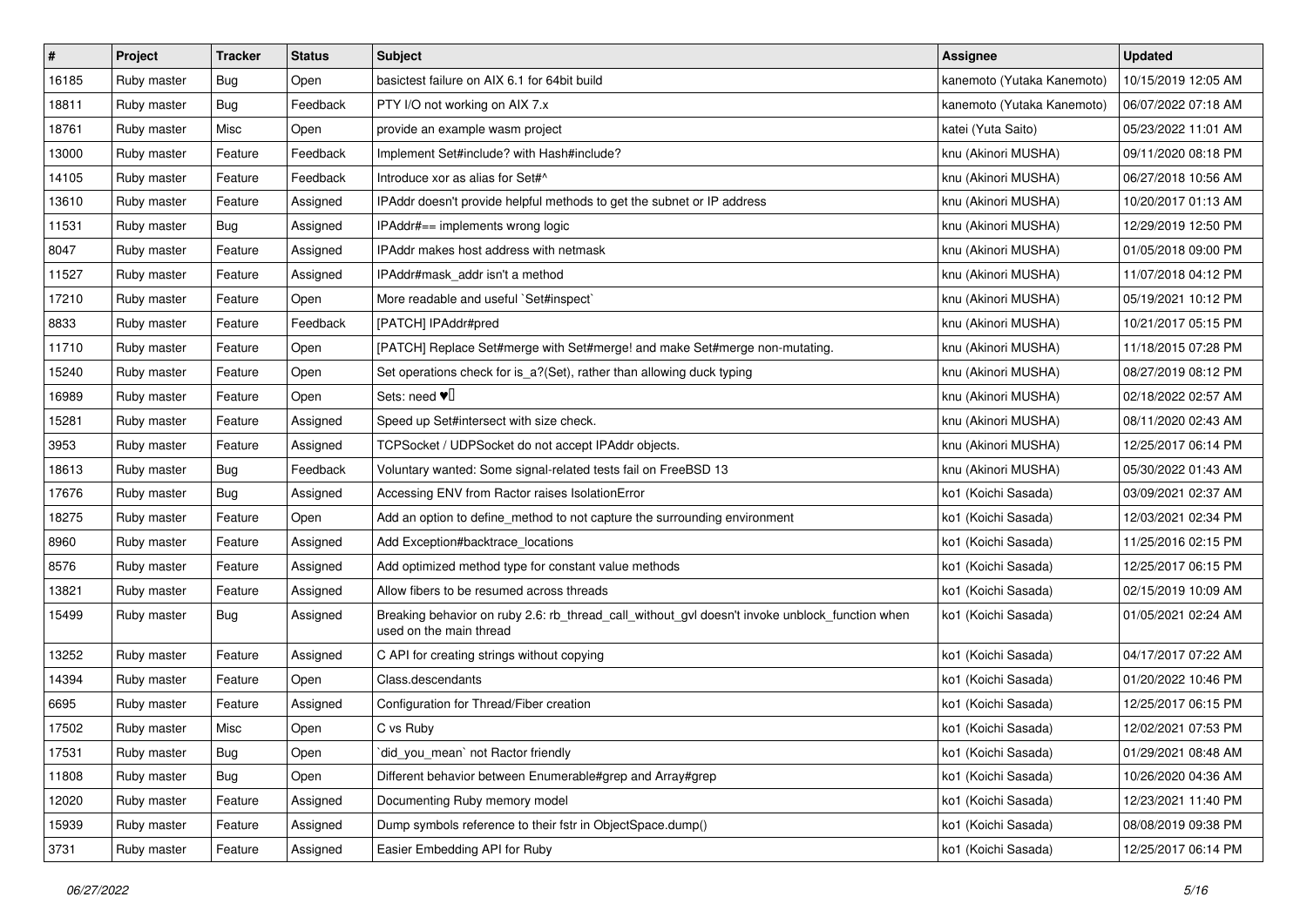| $\pmb{\#}$ | Project     | <b>Tracker</b> | <b>Status</b> | Subject                                                                | Assignee            | <b>Updated</b>      |
|------------|-------------|----------------|---------------|------------------------------------------------------------------------|---------------------|---------------------|
| 15315      | Ruby master | Bug            | Open          | ec_switch can still lose interrupts                                    | ko1 (Koichi Sasada) | 11/20/2018 09:32 AM |
| 10932      | Ruby master | Feature        | Open          | Enabling allocation tracing as early as possible                       | ko1 (Koichi Sasada) | 06/13/2015 07:54 AM |
| 15778      | Ruby master | Feature        | Open          | Expose an API to pry-open the stack frames in Ruby                     | ko1 (Koichi Sasada) | 08/29/2019 06:24 AM |
| 14607      | Ruby master | Bug            | Assigned      | Fix use of the rb_profile_frames start parameter                       | ko1 (Koichi Sasada) | 06/09/2022 06:12 AM |
| 17516      | Ruby master | Bug            | Assigned      | forking in a ractor causes Ruby to crash                               | ko1 (Koichi Sasada) | 11/30/2021 05:26 AM |
| 13388      | Ruby master | Feature        | Assigned      | gc.c: Add GC.get_parameters and .set_parameters                        | ko1 (Koichi Sasada) | 03/30/2017 10:52 AM |
| 10009      | Ruby master | <b>Bug</b>     | Open          | IO operation is 10x slower in multi-thread environment                 | ko1 (Koichi Sasada) | 05/21/2015 07:19 AM |
| 14492      | Ruby master | Feature        | Open          | iseq loading + caching should be in core                               | ko1 (Koichi Sasada) | 12/10/2020 08:53 AM |
| 16124      | Ruby master | Misc           | Assigned      | Let the transient heap belong to objspace                              | ko1 (Koichi Sasada) | 11/18/2019 08:48 AM |
| 16819      | Ruby master | Bug            | Assigned      | Line reporting off by one when reporting line of a hash?               | ko1 (Koichi Sasada) | 06/16/2020 05:57 PM |
| 17593      | Ruby master | Feature        | Assigned      | load_iseq_eval should override the ISeq path                           | ko1 (Koichi Sasada) | 02/16/2021 08:27 AM |
| 17884      | Ruby master | Feature        | Open          | locindex for profiling tools                                           | ko1 (Koichi Sasada) | 05/24/2021 04:17 PM |
| 15878      | Ruby master | Feature        | Assigned      | Make exit faster by not running GC                                     | ko1 (Koichi Sasada) | 07/29/2019 07:48 AM |
| 18553      | Ruby master | Bug            | Open          | Memory leak on compiling method call with kwargs                       | ko1 (Koichi Sasada) | 03/23/2022 09:34 PM |
| 17513      | Ruby master | <b>Bug</b>     | Open          | Methods of shareable objects and UnboundMethods should be shareable    | ko1 (Koichi Sasada) | 01/06/2021 08:53 PM |
| 17667      | Ruby master | Bug            | Open          | Module#name needs synchronization                                      | ko1 (Koichi Sasada) | 03/02/2021 07:31 AM |
| 14813      | Ruby master | Feature        | Open          | [PATCH] gc.c: make gc_enter+gc_exit pairs dtrace probes, too           | ko1 (Koichi Sasada) | 12/17/2018 07:42 AM |
| 14859      | Ruby master | Feature        | Open          | [PATCH] implement Timeout in VM                                        | ko1 (Koichi Sasada) | 07/22/2018 07:42 AM |
| 10423      | Ruby master | Feature        | Open          | [PATCH] opt_str_lit*: avoid literal string allocations                 | ko1 (Koichi Sasada) | 01/05/2018 09:01 PM |
| 2294       | Ruby master | Feature        | Assigned      | [PATCH] ruby_bind_stack() to embed Ruby in coroutine                   | ko1 (Koichi Sasada) | 01/05/2018 09:00 PM |
| 15263      | Ruby master | Bug            | Open          | [PATCH] vm_trace.c (postponed_job_register): only hit main thread      | ko1 (Koichi Sasada) | 10/27/2018 11:35 PM |
| 18572      | Ruby master | <b>Bug</b>     | Assigned      | Performance regression when invoking refined methods                   | ko1 (Koichi Sasada) | 02/10/2022 12:48 AM |
| 8725       | Ruby master | Feature        | Feedback      | Possibility to get a signal handler without changing it                | ko1 (Koichi Sasada) | 12/25/2017 06:15 PM |
| 17359      | Ruby master | <b>Bug</b>     | Open          | Ractor copy mode is not Ractor-safe                                    | ko1 (Koichi Sasada) | 12/02/2020 05:42 PM |
| 17677      | Ruby master | <b>Bug</b>     | Assigned      | Ractor crashes fork when blocking                                      | ko1 (Koichi Sasada) | 03/09/2021 12:42 AM |
| 18024      | Ruby master | Bug            | Assigned      | Ractor crashes when connections are closed in multiple Ractors         | ko1 (Koichi Sasada) | 12/14/2021 04:41 PM |
| 18119      | Ruby master | Bug            | Open          | Ractor crashes when instantiating classes                              | ko1 (Koichi Sasada) | 09/14/2021 01:42 AM |
| 17679      | Ruby master | Bug            | Assigned      | Ractor incoming channel can consume unlimited resources                | ko1 (Koichi Sasada) | 03/26/2021 09:16 AM |
| 17543      | Ruby master | Bug            | Open          | Ractor isolation broken by `self` in shareable proc                    | ko1 (Koichi Sasada) | 01/29/2021 03:06 PM |
| 17404      | Ruby master | Feature        | Open          | Ractor `move:` API to allow shareability check                         | ko1 (Koichi Sasada) | 12/18/2020 09:17 PM |
| 17393      | Ruby master | Feature        | Open          | `Ractor::Moved#inspect`                                                | ko1 (Koichi Sasada) | 12/21/2020 05:47 PM |
| 17998      | Ruby master | <b>Bug</b>     | Assigned      | ractor: process hanging (with ractors initialized, but not being used) | ko1 (Koichi Sasada) | 12/02/2021 08:17 PM |
| 17624      | Ruby master | <b>Bug</b>     | Open          | Ractor.receive is not thread-safe                                      | ko1 (Koichi Sasada) | 09/14/2021 01:40 AM |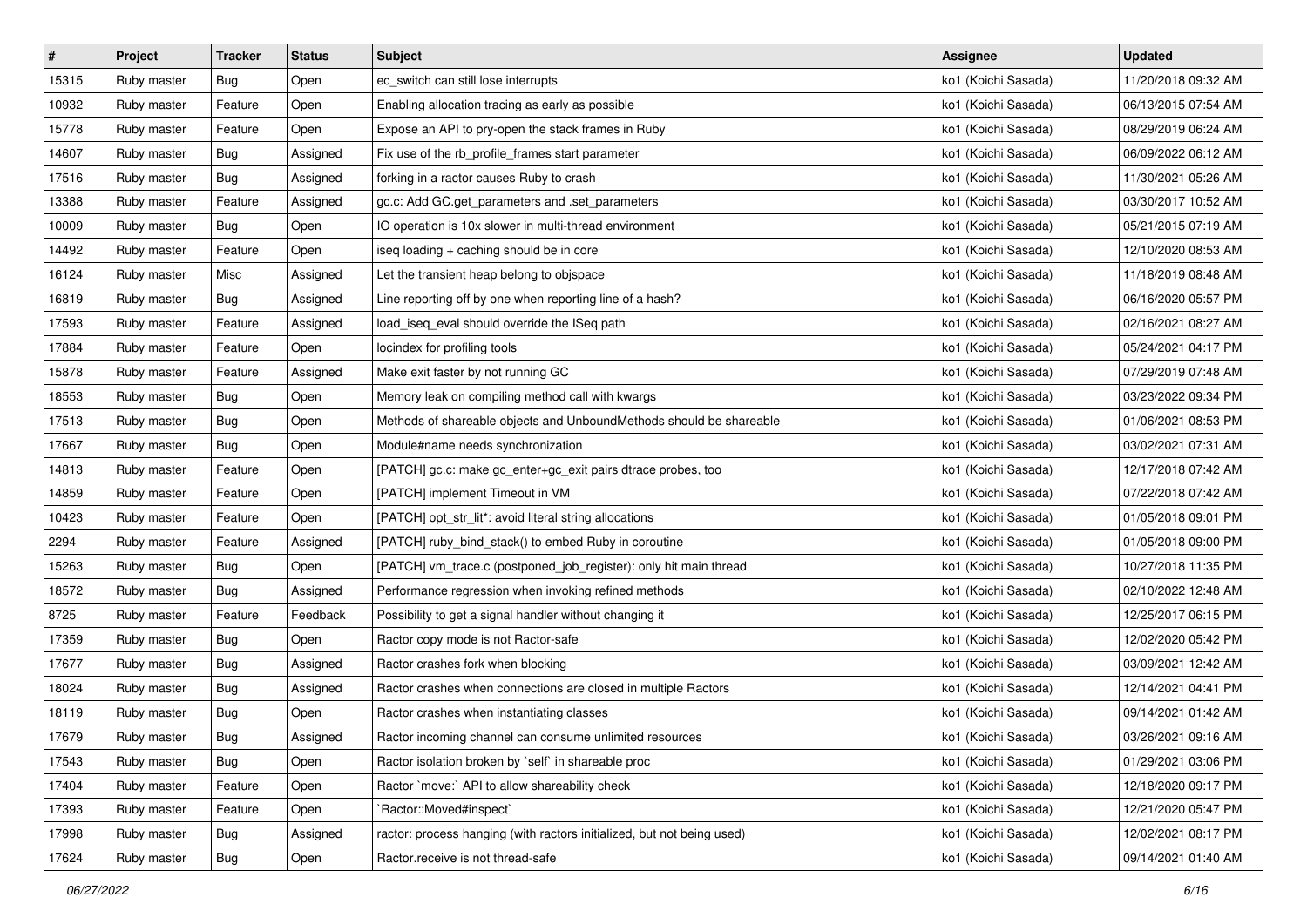| $\pmb{\#}$ | Project     | <b>Tracker</b> | <b>Status</b> | Subject                                                                                                                           | <b>Assignee</b>          | <b>Updated</b>      |
|------------|-------------|----------------|---------------|-----------------------------------------------------------------------------------------------------------------------------------|--------------------------|---------------------|
| 17678      | Ruby master | <b>Bug</b>     | Assigned      | Ractors do not restart after fork                                                                                                 | ko1 (Koichi Sasada)      | 03/09/2021 12:42 AM |
| 18258      | Ruby master | <b>Bug</b>     | Open          | Ractor shareable? can be slow and mutates internal object flags.                                                                  | ko1 (Koichi Sasada)      | 10/21/2021 08:58 AM |
| 17414      | Ruby master | Feature        | Open          | Ractor should allow access to shareable attributes for Modules/Classes                                                            | ko1 (Koichi Sasada)      | 12/21/2020 03:56 PM |
| 17826      | Ruby master | <b>Bug</b>     | Assigned      | Ractor#take hangs if used in multiple Threads                                                                                     | ko1 (Koichi Sasada)      | 12/15/2021 01:30 PM |
| 15802      | Ruby master | Misc           | Open          | Reduce the minimum string buffer size from 127 to 63 bytes                                                                        | ko1 (Koichi Sasada)      | 07/30/2019 04:04 AM |
| 8444       | Ruby master | <b>Bug</b>     | Open          | Regexp vars \$~ and friends are not thread local                                                                                  | ko1 (Koichi Sasada)      | 07/30/2019 07:38 AM |
| 16776      | Ruby master | <b>Bug</b>     | Assigned      | Regression in coverage library                                                                                                    | ko1 (Koichi Sasada)      | 11/24/2021 07:26 AM |
| 18464      | Ruby master | <b>Bug</b>     | Assigned      | RUBY_INTERNAL_EVENT_NEWOBJ tracepoint causes an interpreter crash when combined with<br>Ractors                                   | ko1 (Koichi Sasada)      | 06/08/2022 08:25 AM |
| 12607      | Ruby master | Feature        | Feedback      | Ruby needs an atomic integer                                                                                                      | ko1 (Koichi Sasada)      | 01/29/2021 12:28 PM |
| 17196      | Ruby master | Bug            | Assigned      | Segmentation Fault with Socket#close in Ractors                                                                                   | ko1 (Koichi Sasada)      | 03/20/2022 01:52 PM |
| 8263       | Ruby master | Feature        | Assigned      | Support discovering yield state of individual Fibers                                                                              | ko1 (Koichi Sasada)      | 12/23/2021 11:40 PM |
| 4040       | Ruby master | <b>Bug</b>     | Assigned      | SystemStackError with Hash[*a] for Large _a_                                                                                      | ko1 (Koichi Sasada)      | 12/25/2017 06:14 PM |
| 13512      | Ruby master | Feature        | Open          | <b>System Threads</b>                                                                                                             | ko1 (Koichi Sasada)      | 07/14/2017 07:08 AM |
| 6602       | Ruby master | Feature        | Feedback      | Tail call optimization: enable by default?                                                                                        | ko1 (Koichi Sasada)      | 06/13/2020 01:31 AM |
| 14090      | Ruby master | Bug            | Assigned      | TestGc#test_interrupt_in_finalizer` fails very rarely                                                                             | ko1 (Koichi Sasada)      | 12/02/2021 07:24 PM |
| 14727      | Ruby master | Bug            | Assigned      | TestQueue#test_queue_with_trap always timeout on Windows10                                                                        | ko1 (Koichi Sasada)      | 05/01/2018 02:59 AM |
| 9755       | Ruby master | Feature        | Assigned      | Thread::Backtrace::Location#defined class                                                                                         | ko1 (Koichi Sasada)      | 04/18/2014 09:22 AM |
| 6694       | Ruby master | Feature        | Assigned      | Thread.new without block.                                                                                                         | ko1 (Koichi Sasada)      | 12/25/2017 06:15 PM |
| 11174      | Ruby master | <b>Bug</b>     | Open          | threads memory leak                                                                                                               | ko1 (Koichi Sasada)      | 06/17/2019 03:17 PM |
| 17363      | Ruby master | Feature        | Assigned      | <b>Timeouts</b>                                                                                                                   | ko1 (Koichi Sasada)      | 05/14/2022 09:06 AM |
| 10238      | Ruby master | Feature        | Open          | todo: remove dependency on malloc_usable_size                                                                                     | ko1 (Koichi Sasada)      | 12/10/2020 09:20 AM |
| 10844      | Ruby master | Feature        | Feedback      | TracePoint API needs an event to inform about creating/removing a new frame without calling<br>something                          | ko1 (Koichi Sasada)      | 03/02/2015 06:38 PM |
| 11348      | Ruby master | Feature        | Feedback      | TracePoint API needs events for fiber's switching                                                                                 | ko1 (Koichi Sasada)      | 09/01/2015 09:12 AM |
| 7976       | Ruby master | Bug            | Assigned      | TracePoint call is at call point, not call site                                                                                   | ko1 (Koichi Sasada)      | 01/05/2018 09:00 PM |
| 15854      | Ruby master | Feature        | Open          | Tracing instance variable assignment                                                                                              | ko1 (Koichi Sasada)      | 07/29/2019 07:13 AM |
| 17420      | Ruby master | Bug            | Open          | Unsafe mutation of \$" when doing non-RubyGems require in Ractor                                                                  | ko1 (Koichi Sasada)      | 01/07/2021 01:23 PM |
| 16027      | Ruby master | Feature        | Assigned      | Update Ruby's dtrace / USDT API to match what is exposed via the TracePoint API                                                   | ko1 (Koichi Sasada)      | 08/03/2019 02:41 AM |
| 17617      | Ruby master | Bug            | Open          | When a Ractor's incoming port is closed, Ractor.receive_if does not raise Ractor::ClosedError, but<br>instead blocks indefinitely | ko1 (Koichi Sasada)      | 09/14/2021 01:40 AM |
| 7086       | Ruby master | Feature        | Assigned      | Condition Variable#wait has meaningless return value                                                                              | kosaki (Motohiro KOSAKI) | 12/25/2017 06:15 PM |
| 4464       | Ruby master | Feature        | Assigned      | [PATCH] add Fcntl:: Flock object for easier use of POSIX file locks                                                               | kosaki (Motohiro KOSAKI) | 12/25/2017 06:14 PM |
| 13697      | Ruby master | Feature        | Open          | [PATCH]: futex based thread primitives                                                                                            | kosaki (Motohiro KOSAKI) | 01/28/2018 11:41 PM |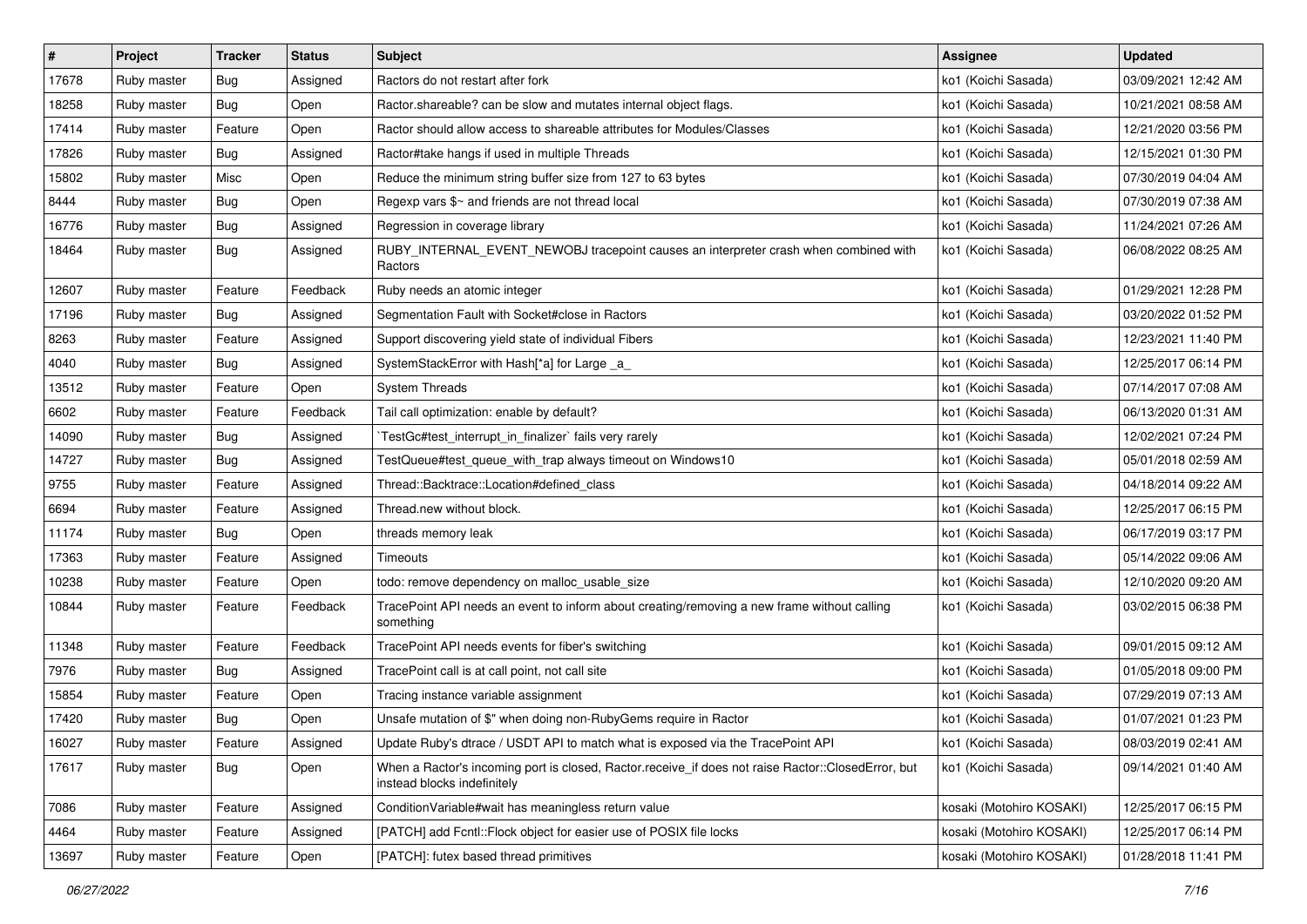| #     | Project     | <b>Tracker</b> | <b>Status</b> | Subject                                                                                       | <b>Assignee</b>                     | <b>Updated</b>      |
|-------|-------------|----------------|---------------|-----------------------------------------------------------------------------------------------|-------------------------------------|---------------------|
| 11269 | Ruby master | <b>Bug</b>     | Assigned      | ruby_init_setproctitle() should be called before require_libraries()                          | kosaki (Motohiro KOSAKI)            | 06/17/2015 03:01 AM |
| 17478 | Ruby master | Bug            | Assigned      | Ruby3.0 is slower than Ruby2.7.2 when parsing a large CSV file                                | kou (Kouhei Sutou)                  | 11/24/2021 05:12 AM |
| 18034 | Ruby master | Bug            | Assigned      | Segmentation fault fiddle with `--enable-bundled-libffi` and macOS                            | kou (Kouhei Sutou)                  | 11/30/2021 07:39 AM |
| 8782  | Ruby master | Bug            | Assigned      | Don't set rl_getc_function on editline                                                        | kouji (Kouji Takao)                 | 01/05/2018 09:00 PM |
| 7859  | Ruby master | <b>Bug</b>     | Assigned      | Readline: Incorrect arrow key behavior in vi_editing_mode insert mode with Readline 6.2       | kouji (Kouji Takao)                 | 12/25/2017 06:15 PM |
| 18408 | Ruby master | Feature        | Assigned      | Allow pattern match to set instance variables                                                 | ktsj (Kazuki Tsujimoto)             | 01/26/2022 07:07 PM |
| 18773 | Ruby master | Feature        | Assigned      | deconstruct to receive a range                                                                | ktsj (Kazuki Tsujimoto)             | 06/24/2022 07:21 AM |
| 15881 | Ruby master | Feature        | Open          | Optimize deconstruct in pattern matching                                                      | ktsj (Kazuki Tsujimoto)             | 12/25/2019 04:28 AM |
| 15918 | Ruby master | Feature        | Open          | Pattern matching for Set                                                                      | ktsj (Kazuki Tsujimoto)             | 07/29/2019 08:12 AM |
| 17355 | Ruby master | Feature        | Assigned      | Using same set of names in or-patterns (pattern matching with $Foo(x)   Bar(x)$ )             | ktsj (Kazuki Tsujimoto)             | 09/13/2021 09:11 AM |
| 18564 | Ruby master | Feature        | Open          | Add Exception#detailed_message                                                                | mame (Yusuke Endoh)                 | 02/01/2022 08:06 PM |
| 14244 | Ruby master | Feature        | Open          | Better error messages for scripts with non-matching end statements                            | mame (Yusuke Endoh)                 | 11/29/2018 08:57 AM |
| 4247  | Ruby master | Feature        | Assigned      | New features for Array#sample, Array#choice                                                   | mame (Yusuke Endoh)                 | 12/25/2017 06:14 PM |
| 18194 | Ruby master | Feature        | Open          | No easy way to format exception messages per thread/fiber scheduler context.                  | mame (Yusuke Endoh)                 | 09/29/2021 10:10 AM |
| 9347  | Ruby master | Feature        | Open          | Accept non callable argument to detect                                                        | marcandre (Marc-Andre<br>Lafortune) | 01/05/2018 09:00 PM |
| 14116 | Ruby master | Feature        | Feedback      | Add Matrix #exponentiate method as Matlab's exp                                               | marcandre (Marc-Andre<br>Lafortune) | 11/20/2017 06:52 AM |
| 15815 | Ruby master | Feature        | Open          | Add option to raise NoMethodError for OpenStruct                                              | marcandre (Marc-Andre<br>Lafortune) | 09/28/2020 02:11 AM |
| 8223  | Ruby master | Feature        | Open          | Make Matrix more omnivorous.                                                                  | marcandre (Marc-Andre<br>Lafortune) | 04/09/2013 03:42 AM |
| 12676 | Ruby master | Feature        | Assigned      | Significant performance increase, and code conciseness, for prime_division method in prime.rb | marcandre (Marc-Andre<br>Lafortune) | 11/18/2016 03:46 PM |
| 6256  | Ruby master | Feature        | Feedback      | Slightly improve ruby_qsort performance                                                       | MartinBosslet (Martin Bosslet)      | 01/10/2019 01:51 PM |
| 8042  | Ruby master | Feature        | Assigned      | Add Addrinfo#socket to create a socket that is not connected or bound                         | matz (Yukihiro Matsumoto)           | 12/25/2017 06:15 PM |
| 11181 | Ruby master | Feature        | Open          | Add a line directive to Ruby                                                                  | matz (Yukihiro Matsumoto)           | 01/26/2016 02:04 AM |
| 7704  | Ruby master | Feature        | Open          | Add a list of enabled (experimental) language features.                                       | matz (Yukihiro Matsumoto)           | 12/25/2017 06:15 PM |
| 6309  | Ruby master | Feature        | Assigned      | Add a reference queue for weak references                                                     | matz (Yukihiro Matsumoto)           | 08/23/2020 09:07 PM |
| 6727  | Ruby master | Feature        | Feedback      | Add Array#rest (with implementation)                                                          | matz (Yukihiro Matsumoto)           | 08/14/2019 08:51 AM |
| 12244 | Ruby master | Feature        | Open          | Add a way to 'integer - integer % num'                                                        | matz (Yukihiro Matsumoto)           | 05/17/2016 06:05 AM |
| 17265 | Ruby master | Feature        | Feedback      | Add `Bool` module                                                                             | matz (Yukihiro Matsumoto)           | 10/26/2020 09:44 AM |
| 5644  | Ruby master | Feature        | Feedback      | add Enumerable#exclude? antonym                                                               | matz (Yukihiro Matsumoto)           | 12/25/2017 06:15 PM |
| 5970  | Ruby master | Feature        | Assigned      | Add Enumerable#join with same semantics as Array#join                                         | matz (Yukihiro Matsumoto)           | 12/25/2017 06:15 PM |
| 10481 | Ruby master | Feature        | Assigned      | Add "if" and "unless" clauses to rescue statements                                            | matz (Yukihiro Matsumoto)           | 01/18/2015 02:46 PM |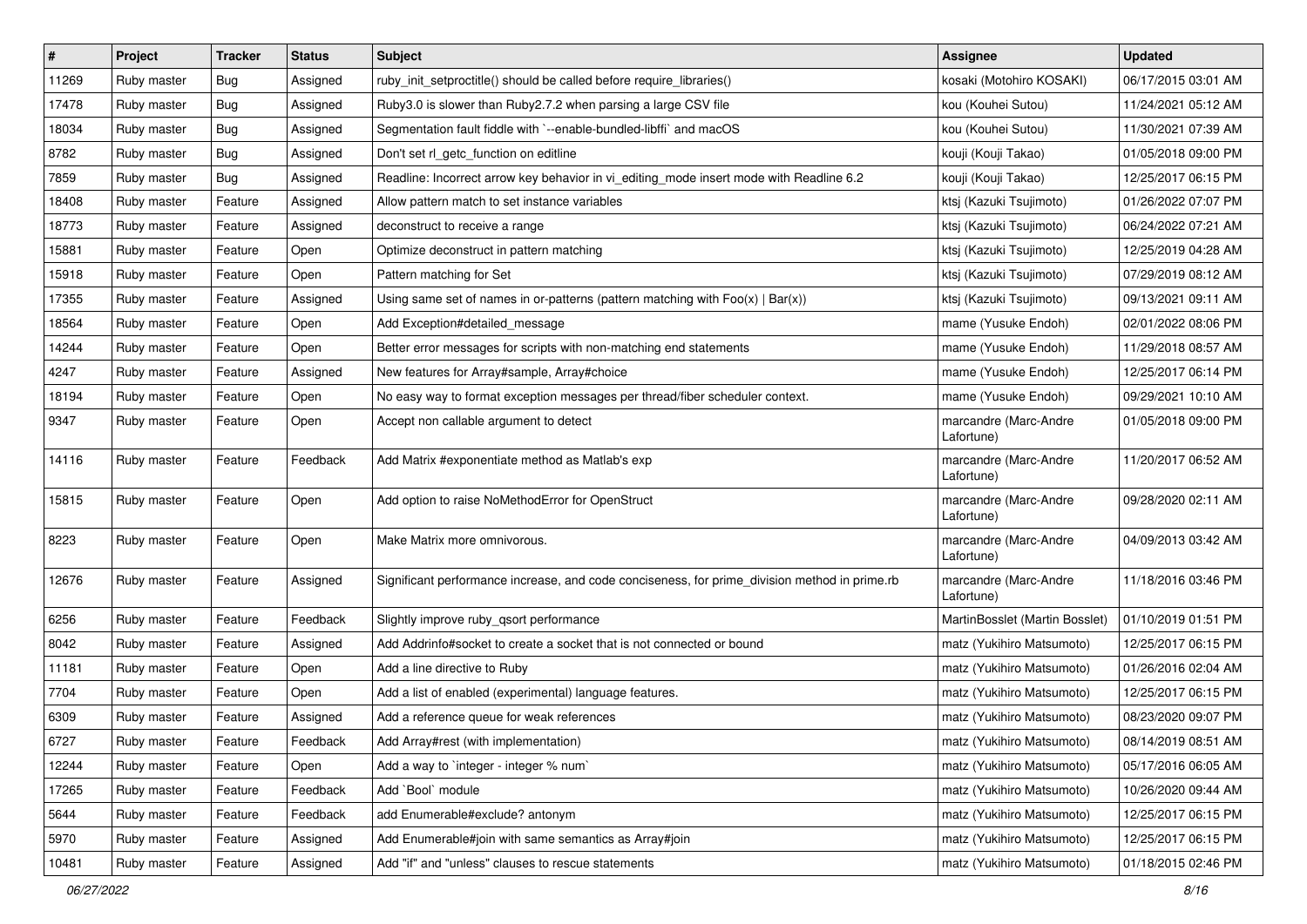| $\vert$ # | Project     | <b>Tracker</b> | <b>Status</b> | <b>Subject</b>                                                                         | <b>Assignee</b>           | <b>Updated</b>      |
|-----------|-------------|----------------|---------------|----------------------------------------------------------------------------------------|---------------------------|---------------------|
| 10489     | Ruby master | Feature        | Open          | Add inherit method for clearer and multiple inheritance                                | matz (Yukihiro Matsumoto) | 12/10/2020 08:53 AM |
| 17830     | Ruby master | Feature        | Open          | Add Integer#previous and Integer#prev                                                  | matz (Yukihiro Matsumoto) | 04/27/2021 11:35 PM |
| 7876      | Ruby master | Feature        | Open          | Add method for accessing Class from within Singleton Class                             | matz (Yukihiro Matsumoto) | 12/25/2017 06:15 PM |
| 4818      | Ruby master | Feature        | Assigned      | Add method marshalable?                                                                | matz (Yukihiro Matsumoto) | 12/25/2017 06:15 PM |
| 6842      | Ruby master | Feature        | Assigned      | Add Optional Arguments to String#strip                                                 | matz (Yukihiro Matsumoto) | 08/24/2016 05:50 AM |
| 7654      | Ruby master | Feature        | Open          | Add optional code block to IO::readlines                                               | matz (Yukihiro Matsumoto) | 12/25/2017 06:15 PM |
| 11484     | Ruby master | Feature        | Feedback      | add output offset for readpartial/read_nonblock/etc                                    | matz (Yukihiro Matsumoto) | 09/25/2017 07:28 AM |
| 7883      | Ruby master | Feature        | Open          | Add Regex#to_proc                                                                      | matz (Yukihiro Matsumoto) | 12/25/2017 06:15 PM |
| 9043      | Ruby master | Feature        | Open          | Add String#f method as shortcut for #freeze                                            | matz (Yukihiro Matsumoto) | 01/05/2018 09:00 PM |
| 10574     | Ruby master | Feature        | Open          | Add String#Ichomp and String.Ichomp!                                                   | matz (Yukihiro Matsumoto) | 12/15/2014 04:34 PM |
| 9064      | Ruby master | Feature        | Feedback      | Add support for packages, like in Java                                                 | matz (Yukihiro Matsumoto) | 07/29/2014 02:07 AM |
| 5945      | Ruby master | Feature        | Assigned      | Add the ability to mark a at_exit as process-local.                                    | matz (Yukihiro Matsumoto) | 10/10/2018 08:29 AM |
| 7614      | Ruby master | Feature        | Open          | alias_accessor                                                                         | matz (Yukihiro Matsumoto) | 12/25/2017 06:15 PM |
| 8016      | Ruby master | Feature        | Assigned      | Alias FILE and LINE as methods                                                         | matz (Yukihiro Matsumoto) | 12/25/2017 06:15 PM |
| 17279     | Ruby master | Feature        | Open          | Allow a negative step in Range#step with a block                                       | matz (Yukihiro Matsumoto) | 10/22/2020 02:23 AM |
| 5582      | Ruby master | Feature        | Assigned      | Allow clone of singleton methods on a BasicObject                                      | matz (Yukihiro Matsumoto) | 12/25/2017 06:15 PM |
| 6452      | Ruby master | Feature        | Assigned      | Allow extend to override class methods                                                 | matz (Yukihiro Matsumoto) | 12/10/2020 08:53 AM |
| 7436      | Ruby master | Feature        | Assigned      | Allow for a "granularity" flag for backtrace_locations                                 | matz (Yukihiro Matsumoto) | 12/25/2017 06:15 PM |
| 10404     | Ruby master | Feature        | Open          | Allow individual finalizers to be removed with ObjectSpace.undefine_finalizer          | matz (Yukihiro Matsumoto) | 10/20/2014 08:14 AM |
| 8678      | Ruby master | Feature        | Assigned      | Allow invalid string to work with regexp                                               | matz (Yukihiro Matsumoto) | 01/05/2018 09:00 PM |
| 17785     | Ruby master | Feature        | Open          | Allow named parameters to be keywords                                                  | matz (Yukihiro Matsumoto) | 12/17/2021 06:10 PM |
| 15991     | Ruby master | Feature        | Open          | Allow questionmarks in variable names                                                  | matz (Yukihiro Matsumoto) | 07/30/2019 03:57 AM |
| 11390     | Ruby master | Feature        | Open          | Allow symbols starting with numbers                                                    | matz (Yukihiro Matsumoto) | 08/14/2015 05:23 AM |
| 7132      | Ruby master | Feature        | Assigned      | Alternation between named / ordered method arguments and aliases for method arguments. | matz (Yukihiro Matsumoto) | 12/25/2017 06:15 PM |
| 7939      | Ruby master | Feature        | Feedback      | Alternative curry function creation                                                    | matz (Yukihiro Matsumoto) | 12/25/2017 06:15 PM |
| 16986     | Ruby master | Feature        | Open          | Anonymous Struct literal                                                               | matz (Yukihiro Matsumoto) | 01/15/2022 04:57 PM |
| 6515      | Ruby master | Feature        | Feedback      | array.c: added method that verifies if an Array is part of another                     | matz (Yukihiro Matsumoto) | 12/25/2017 06:15 PM |
| 7657      | Ruby master | Feature        | Open          | Array#& doesn't accept Enumerables                                                     | matz (Yukihiro Matsumoto) | 12/25/2017 06:15 PM |
| 7444      | Ruby master | Feature        | Open          | Array#product set                                                                      | matz (Yukihiro Matsumoto) | 12/25/2017 06:15 PM |
| 9023      | Ruby master | Feature        | Assigned      | Array#tail                                                                             | matz (Yukihiro Matsumoto) | 12/23/2021 11:40 PM |
| 4539      | Ruby master | Feature        | Assigned      | Array#zip_with                                                                         | matz (Yukihiro Matsumoto) | 11/28/2019 08:23 AM |
| 15277     | Ruby master | Feature        | Open          | at exec                                                                                | matz (Yukihiro Matsumoto) | 05/25/2020 01:09 AM |
| 15330     | Ruby master | Feature        | Open          | autoload_relative                                                                      | matz (Yukihiro Matsumoto) | 06/19/2022 11:25 PM |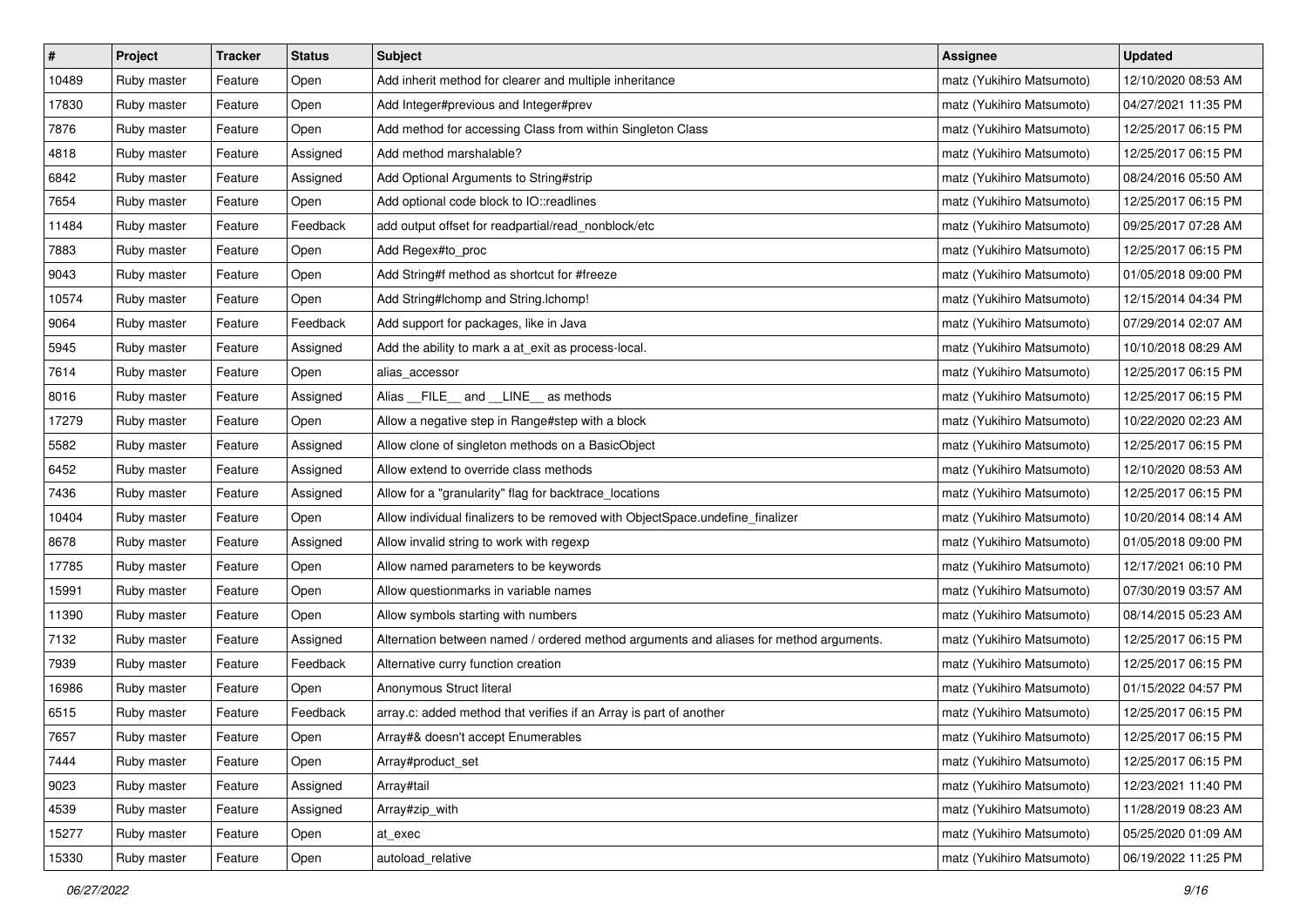| $\pmb{\#}$ | Project     | <b>Tracker</b> | <b>Status</b> | <b>Subject</b>                                                                             | <b>Assignee</b>           | <b>Updated</b>      |
|------------|-------------|----------------|---------------|--------------------------------------------------------------------------------------------|---------------------------|---------------------|
| 6478       | Ruby master | Feature        | Feedback      | BasicObject#_class_                                                                        | matz (Yukihiro Matsumoto) | 12/25/2017 06:15 PM |
| 12019      | Ruby master | Feature        | Open          | Better low-level support for writing concurrent libraries                                  | matz (Yukihiro Matsumoto) | 12/23/2021 11:43 PM |
| 12813      | Ruby master | Feature        | Assigned      | Calling chunk_while, slice_after, slice_before, slice_when with no block                   | matz (Yukihiro Matsumoto) | 12/06/2016 12:58 PM |
| 7914       | Ruby master | Feature        | Open          | Case for local class methods                                                               | matz (Yukihiro Matsumoto) | 12/25/2017 06:15 PM |
| 14724      | Ruby master | Feature        | Open          | chains of inequalities                                                                     | matz (Yukihiro Matsumoto) | 05/19/2018 01:06 AM |
| 7546       | Ruby master | Feature        | Open          | Change behavior of `Array#slice` for an argument of `Range` class                          | matz (Yukihiro Matsumoto) | 12/10/2020 08:49 AM |
| 8839       | Ruby master | Feature        | Assigned      | Class and module should return the class or module that was opened                         | matz (Yukihiro Matsumoto) | 12/28/2015 08:36 AM |
| 6611       | Ruby master | Feature        | Assigned      | Comments requested on implementation of set_parse_func                                     | matz (Yukihiro Matsumoto) | 12/25/2017 06:15 PM |
| 7087       | Ruby master | Feature        | Assigned      | ::ConditionVariable#wait does not work with Monitor because Monitor#sleep does not exist   | matz (Yukihiro Matsumoto) | 12/25/2017 06:15 PM |
| 7149       | Ruby master | Feature        | Open          | Constant magic for everyone.                                                               | matz (Yukihiro Matsumoto) | 12/25/2017 06:15 PM |
| 7748       | Ruby master | Feature        | Open          | Contextual send                                                                            | matz (Yukihiro Matsumoto) | 12/10/2020 08:53 AM |
| 7314       | Ruby master | Feature        | Assigned      | Convert Proc to Lambda doesn't work in MRI                                                 | matz (Yukihiro Matsumoto) | 05/21/2016 09:15 AM |
| 8850       | Ruby master | Feature        | Assigned      | Convert Rational to decimal string                                                         | matz (Yukihiro Matsumoto) | 12/25/2017 06:15 PM |
| 5129       | Ruby master | Feature        | Assigned      | Create a core class "FileArray" and make "ARGF" its instance                               | matz (Yukihiro Matsumoto) | 01/23/2018 02:02 PM |
| 14760      | Ruby master | Misc           | Open          | cross-thread IO#close semantics                                                            | matz (Yukihiro Matsumoto) | 05/17/2018 08:21 AM |
| 4514       | Ruby master | Feature        | Assigned      | #deep_clone and #deep_dup for Objects                                                      | matz (Yukihiro Matsumoto) | 12/25/2017 06:14 PM |
| 7739       | Ruby master | Feature        | Assigned      | Define Hash#  as Hash#reverse_merge in Rails                                               | matz (Yukihiro Matsumoto) | 12/25/2017 06:15 PM |
| 10549      | Ruby master | Feature        | Open          | Deprecate each_with_index and each_with_object in favor of with_index and with_object      | matz (Yukihiro Matsumoto) | 07/27/2021 11:09 AM |
| 10042      | Ruby master | Feature        | Feedback      | Deprecate postfix rescue syntax for removal in 3.0                                         | matz (Yukihiro Matsumoto) | 12/10/2020 08:53 AM |
| 16630      | Ruby master | Misc           | Assigned      | Deprecate pub/ruby/*snapshot* and use pub/ruby/snapshot/* instead                          | matz (Yukihiro Matsumoto) | 02/27/2020 09:52 AM |
| 8520       | Ruby master | Feature        | Feedback      | Distinct to_s methods for Array, Hash                                                      | matz (Yukihiro Matsumoto) | 06/14/2013 12:37 AM |
| 6869       | Ruby master | Feature        | Open          | Do not treat `_` parameter exceptionally                                                   | matz (Yukihiro Matsumoto) | 12/10/2020 08:58 AM |
| 6308       | Ruby master | Feature        | Assigned      | Eliminate delegation from WeakRef                                                          | matz (Yukihiro Matsumoto) | 12/23/2021 11:40 PM |
| 15123      | Ruby master | Feature        | Feedback      | Enumerable#compact proposal                                                                | matz (Yukihiro Matsumoto) | 10/30/2019 07:30 PM |
| 11307      | Ruby master | Feature        | Open          | exception-free non-blocking Queue#pop                                                      | matz (Yukihiro Matsumoto) | 06/25/2015 11:06 PM |
| 11122      | Ruby master | Feature        | Open          | exception-free non-blocking Queue/SizedQueue operations                                    | matz (Yukihiro Matsumoto) | 05/06/2015 08:53 PM |
| 12543      | Ruby master | Feature        | Assigned      | explicit tail call syntax: foo() then return                                               | matz (Yukihiro Matsumoto) | 04/18/2021 03:02 PM |
| 8229       | Ruby master | Feature        | Open          | extend Hash.include?                                                                       | matz (Yukihiro Matsumoto) | 12/10/2020 08:53 AM |
| 7121       | Ruby master | Feature        | Assigned      | Extending the use of `require'                                                             | matz (Yukihiro Matsumoto) | 12/25/2017 06:15 PM |
| 6376       | Ruby master | Feature        | Assigned      | Feature lookup and checking if feature is loaded                                           | matz (Yukihiro Matsumoto) | 12/25/2017 06:15 PM |
| 10355      | Ruby master | Feature        | Feedback      | Feature request: Module#prepended?(mod)                                                    | matz (Yukihiro Matsumoto) | 01/05/2018 09:01 PM |
| 8168       | Ruby master | Feature        | Feedback      | Feature request: support for (single) statement lambda syntax/definition                   | matz (Yukihiro Matsumoto) | 01/11/2014 11:36 AM |
| 6811       | Ruby master | Feature        | Assigned      | File, Dir and FileUtils should have bang-versions of singleton methods that fails silently | matz (Yukihiro Matsumoto) | 12/25/2017 06:15 PM |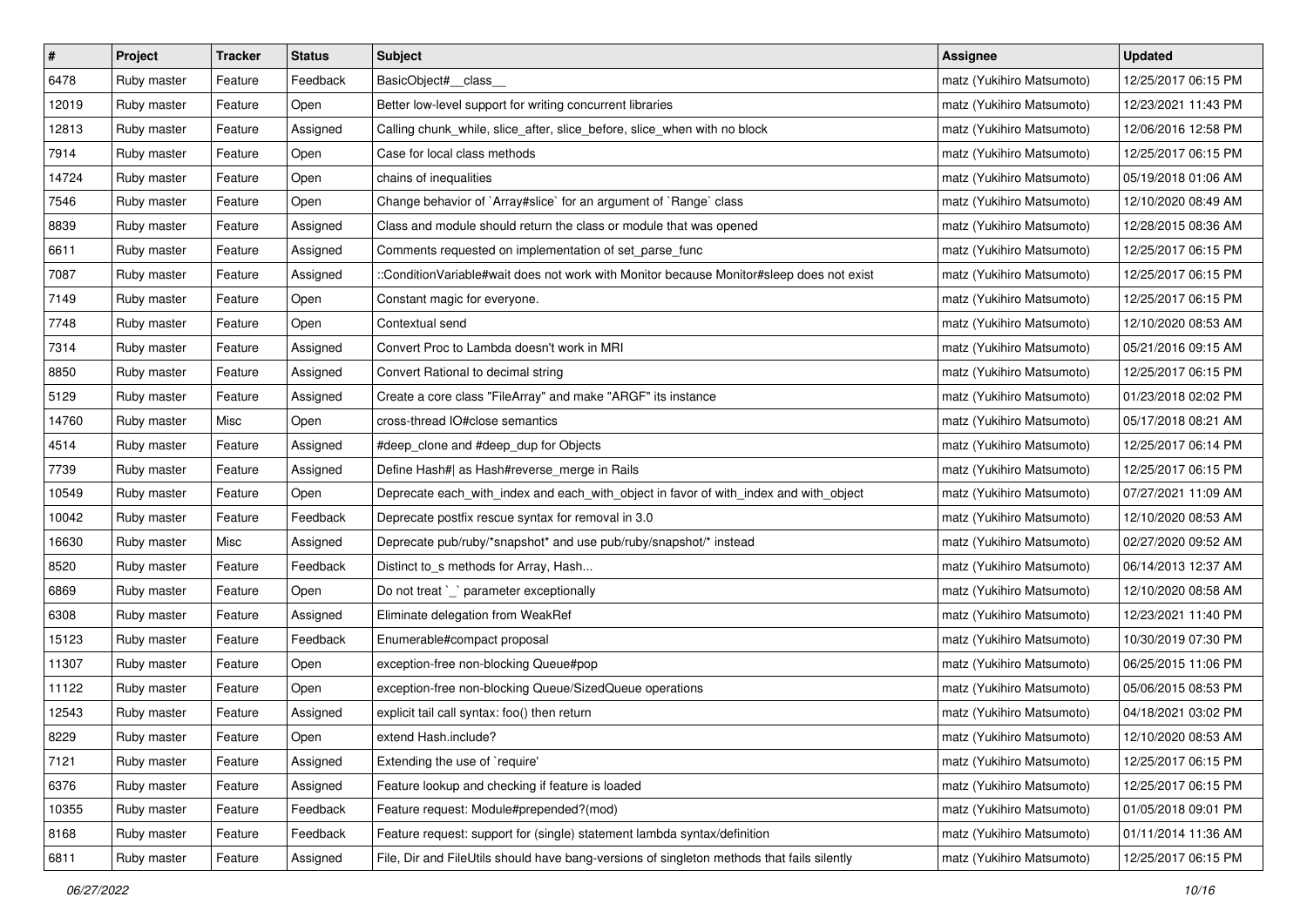| $\pmb{\#}$ | Project     | <b>Tracker</b> | <b>Status</b> | <b>Subject</b>                                                                     | <b>Assignee</b>           | <b>Updated</b>      |
|------------|-------------|----------------|---------------|------------------------------------------------------------------------------------|---------------------------|---------------------|
| 6671       | Ruby master | Feature        | Assigned      | File.split_all and File.split_root                                                 | matz (Yukihiro Matsumoto) | 12/25/2017 06:15 PM |
| 6337       | Ruby master | Feature        | Assigned      | FileUtils#sync                                                                     | matz (Yukihiro Matsumoto) | 12/25/2017 06:15 PM |
| 17849      | Ruby master | Feature        | Open          | Fix Timeout.timeout so that it can be used in threaded Web servers                 | matz (Yukihiro Matsumoto) | 04/10/2022 06:26 AM |
| 7611       | Ruby master | Feature        | Open          | Focal method for all loads/requires                                                | matz (Yukihiro Matsumoto) | 12/25/2017 06:15 PM |
| 8948       | Ruby master | Feature        | Assigned      | Frozen regex                                                                       | matz (Yukihiro Matsumoto) | 12/20/2020 07:15 PM |
| 4264       | Ruby master | Feature        | Feedback      | General type coercion protocol for Ruby                                            | matz (Yukihiro Matsumoto) | 12/25/2017 06:14 PM |
| 6641       | Ruby master | Feature        | Open          | Hash.auto constructor                                                              | matz (Yukihiro Matsumoto) | 12/25/2017 06:15 PM |
| 6277       | Ruby master | Feature        | Assigned      | Hash#convert_key                                                                   | matz (Yukihiro Matsumoto) | 12/25/2017 06:15 PM |
| 14546      | Ruby master | Feature        | Open          | Hash#delete!                                                                       | matz (Yukihiro Matsumoto) | 05/30/2018 08:24 PM |
| 6118       | Ruby master | Feature        | Feedback      | Hash#keys_of(values), returns related keys of given values                         | matz (Yukihiro Matsumoto) | 01/10/2019 08:16 AM |
| 8707       | Ruby master | Feature        | Feedback      | Hash#reverse_each                                                                  | matz (Yukihiro Matsumoto) | 01/05/2018 09:00 PM |
| 5064       | Ruby master | Feature        | Assigned      | HTTP user-agent class                                                              | matz (Yukihiro Matsumoto) | 12/25/2017 06:15 PM |
| 8536       | Ruby master | Feature        | Assigned      | Implement is_numeric? family of methods                                            | matz (Yukihiro Matsumoto) | 12/25/2017 06:15 PM |
| 12306      | Ruby master | Feature        | Open          | Implement String #blank? #present? and improve #strip and family to handle unicode | matz (Yukihiro Matsumoto) | 07/22/2018 10:55 PM |
| 14982      | Ruby master | Feature        | Open          | Improve namespace system in ruby to avoiding top-level names chaos                 | matz (Yukihiro Matsumoto) | 12/31/2021 05:39 PM |
| 16495      | Ruby master | Feature        | Open          | Inconsistent quotes in error messages                                              | matz (Yukihiro Matsumoto) | 06/15/2022 04:21 PM |
| 7377       | Ruby master | Feature        | Open          | #indetical? as an alias for #equal?                                                | matz (Yukihiro Matsumoto) | 12/25/2017 06:15 PM |
| 7644       | Ruby master | Feature        | Assigned      | In refinements, change "using" keyword to a less generic word.                     | matz (Yukihiro Matsumoto) | 12/10/2020 08:49 AM |
| 16894      | Ruby master | Feature        | Open          | Integer division for Ruby 3                                                        | matz (Yukihiro Matsumoto) | 05/18/2020 03:41 PM |
| 6594       | Ruby master | Feature        | Assigned      | Integrated Functor                                                                 | matz (Yukihiro Matsumoto) | 12/10/2020 08:53 AM |
| 18159      | Ruby master | Feature        | Open          | Integrate functionality of dead_end gem into Ruby                                  | matz (Yukihiro Matsumoto) | 06/17/2022 02:06 PM |
| 15192      | Ruby master | Feature        | Open          | Introduce a new "shortcut assigning" syntax to convenient setup instance variables | matz (Yukihiro Matsumoto) | 12/14/2021 06:42 PM |
| 9070       | Ruby master | Feature        | Open          | Introduce `---` as synonym of `end` keyword                                        | matz (Yukihiro Matsumoto) | 11/02/2013 03:23 AM |
| 14128      | Ruby master | Feature        | Open          | Introduce Hash#delete default value                                                | matz (Yukihiro Matsumoto) | 11/25/2017 04:41 PM |
| 8096       | Ruby master | Feature        | Feedback      | introduce Time.current_timestamp                                                   | matz (Yukihiro Matsumoto) | 12/23/2021 11:40 PM |
| 15112      | Ruby master | Feature        | Open          | Introducing the short form of `STDERR.puts expr.inspect`.                          | matz (Yukihiro Matsumoto) | 10/12/2018 02:02 AM |
| 5456       | Ruby master | Feature        | Assigned      | kernel#syscall() should be removed.                                                | matz (Yukihiro Matsumoto) | 12/10/2020 08:46 AM |
| 14609      | Ruby master | Feature        | Open          | Let `Kernel#p` without an argument print the receiver                              | matz (Yukihiro Matsumoto) | 02/08/2020 08:43 PM |
| 7548       | Ruby master | Feature        | Open          | Load and Require Callbacks                                                         | matz (Yukihiro Matsumoto) | 12/25/2017 06:15 PM |
| 14927      | Ruby master | Feature        | Open          | Loading multiple files at once                                                     | matz (Yukihiro Matsumoto) | 09/18/2018 12:38 AM |
| 9602       | Ruby master | Feature        | Feedback      | Logic with `Enumerable#grep`                                                       | matz (Yukihiro Matsumoto) | 12/01/2019 05:23 PM |
| 6251       | Ruby master | Feature        | Feedback      | Magic comments for compile options                                                 | matz (Yukihiro Matsumoto) | 08/21/2015 11:47 PM |
| 7604       | Ruby master | Feature        | Open          | Make === comparison operator ability to delegate comparison to an argument         | matz (Yukihiro Matsumoto) | 12/25/2017 06:15 PM |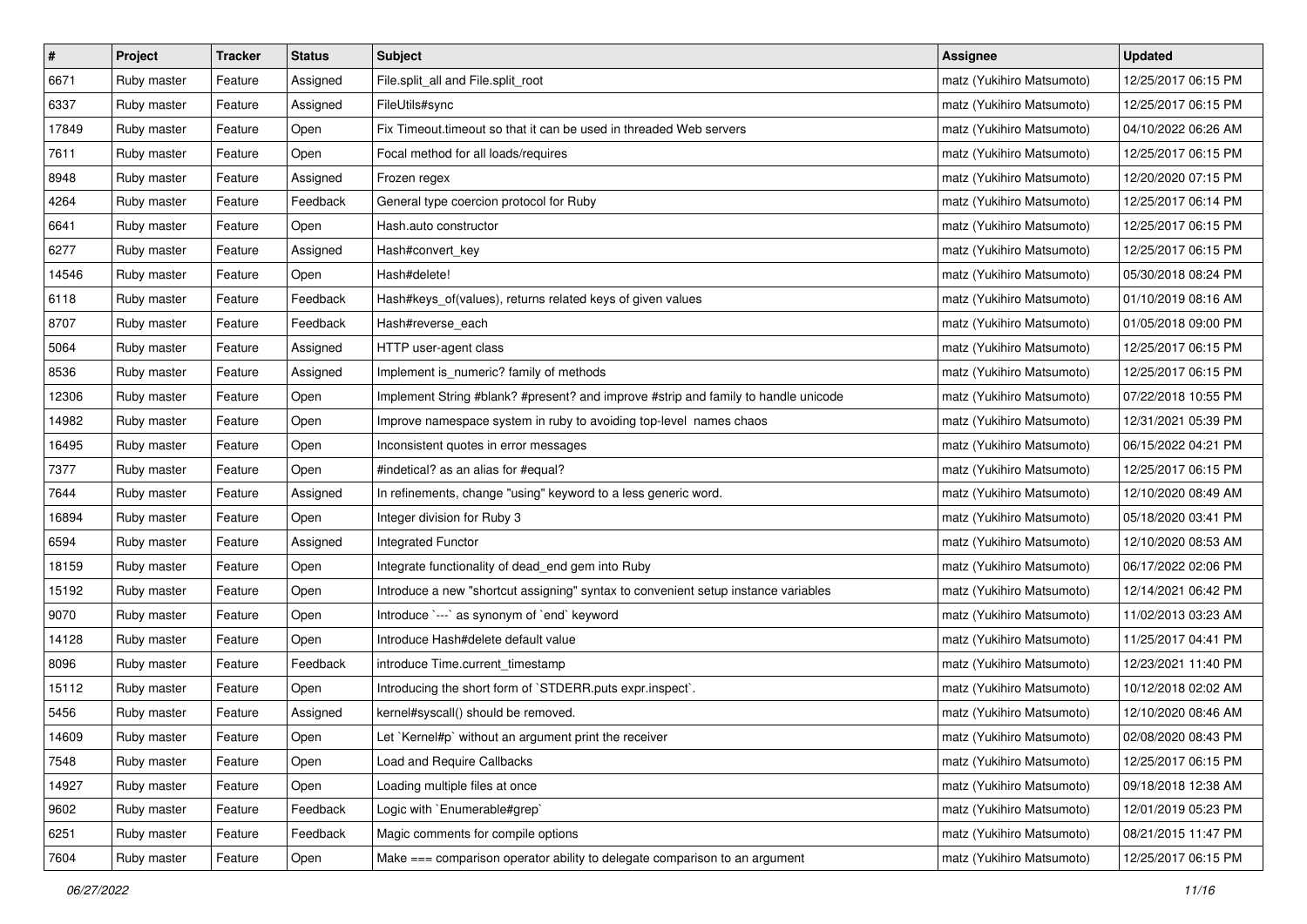| $\sharp$ | Project     | <b>Tracker</b> | <b>Status</b> | <b>Subject</b>                                                                                                   | <b>Assignee</b>           | <b>Updated</b>      |
|----------|-------------|----------------|---------------|------------------------------------------------------------------------------------------------------------------|---------------------------|---------------------|
| 6413     | Ruby master | Feature        | Assigned      | Make Dir.entries default to Dir.entries(Dir.pwd)                                                                 | matz (Yukihiro Matsumoto) | 12/25/2017 06:15 PM |
| 10498    | Ruby master | Feature        | Open          | Make `loop` yield a counter                                                                                      | matz (Yukihiro Matsumoto) | 01/05/2018 09:01 PM |
| 11627    | Ruby master | Feature        | Open          | make `nonzero` an alias of `nonzero?`                                                                            | matz (Yukihiro Matsumoto) | 12/23/2021 11:43 PM |
| 9123     | Ruby master | Feature        | Open          | Make Numeric#nonzero? behavior consistent with Numeric#zero?                                                     | matz (Yukihiro Matsumoto) | 06/11/2019 12:55 PM |
| 8371     | Ruby master | Feature        | Feedback      | Make some enumerators mimic arrays                                                                               | matz (Yukihiro Matsumoto) | 06/02/2013 04:11 PM |
| 7503     | Ruby master | Feature        | Assigned      | make timeout.rb async-interrupt safe by default                                                                  | matz (Yukihiro Matsumoto) | 12/25/2017 06:15 PM |
| 8365     | Ruby master | Feature        | Feedback      | Make variables objects                                                                                           | matz (Yukihiro Matsumoto) | 08/19/2016 07:21 PM |
| 11882    | Ruby master | Feature        | Open          | Map or NamedMap                                                                                                  | matz (Yukihiro Matsumoto) | 01/17/2021 01:31 PM |
| 9768     | Ruby master | Feature        | Assigned      | Method that is visible only within a certain module/class                                                        | matz (Yukihiro Matsumoto) | 04/25/2014 06:43 AM |
| 11087    | Ruby master | Feature        | Feedback      | Method to retrieve {local, global, instance} variables as a Hash                                                 | matz (Yukihiro Matsumoto) | 06/12/2015 09:13 AM |
| 6810     | Ruby master | Feature        | Assigned      | module A::B; end` is not equivalent to `module A; module B; end; end` with respect to constant<br>lookup (scope) | matz (Yukihiro Matsumoto) | 12/10/2020 09:22 AM |
| 5628     | Ruby master | Feature        | Feedback      | Module#basename                                                                                                  | matz (Yukihiro Matsumoto) | 08/29/2020 05:01 PM |
| 15837    | Ruby master | Feature        | Open          | Module#name_components                                                                                           | matz (Yukihiro Matsumoto) | 05/08/2019 10:29 AM |
| 11779    | Ruby master | <b>Bug</b>     | Feedback      | Module#using does not make sense as a method                                                                     | matz (Yukihiro Matsumoto) | 06/17/2021 09:58 AM |
| 8026     | Ruby master | Feature        | Feedback      | Need Module#prepended modules                                                                                    | matz (Yukihiro Matsumoto) | 01/16/2020 06:12 AM |
| 5445     | Ruby master | Feature        | Assigned      | Need RUBYOPT -r before ARGV -r                                                                                   | matz (Yukihiro Matsumoto) | 12/25/2017 06:15 PM |
| 6596     | Ruby master | Feature        | Assigned      | New method `Array#indexes`                                                                                       | matz (Yukihiro Matsumoto) | 07/29/2020 01:41 AM |
| 5389     | Ruby master | Feature        | Assigned      | New method Enumerator#iterate                                                                                    | matz (Yukihiro Matsumoto) | 12/25/2017 06:15 PM |
| 5749     | Ruby master | Feature        | Assigned      | new method String#match_all needed                                                                               | matz (Yukihiro Matsumoto) | 12/25/2017 06:15 PM |
| 6293     | Ruby master | Feature        | Assigned      | new queue / blocking queues                                                                                      | matz (Yukihiro Matsumoto) | 12/25/2017 06:15 PM |
| 4521     | Ruby master | Feature        | Assigned      | NoMethodError#message may take very long to execute                                                              | matz (Yukihiro Matsumoto) | 12/25/2017 06:14 PM |
| 17184    | Ruby master | Feature        | Open          | No stdlib function to perform simple string replacement                                                          | matz (Yukihiro Matsumoto) | 02/23/2021 09:27 PM |
| 5514     | Ruby master | Feature        | Feedback      | Numeric III quotient I quotrem IIII                                                                              | matz (Yukihiro Matsumoto) | 12/10/2020 08:49 AM |
| 5521     | Ruby master | Feature        | Feedback      | Numeric#rational? <sup>[]</sup> Numeric#complex? <sup>[]</sup> Numeric#float? <sup>[10]</sup>                    | matz (Yukihiro Matsumoto) | 12/10/2020 08:49 AM |
| 8663     | Ruby master | Feature        | Open          | Officialy alias ArgumentError to ArgError                                                                        | matz (Yukihiro Matsumoto) | 08/09/2013 07:42 PM |
| 8804     | Ruby master | Feature        | Open          | ONCE syntax                                                                                                      | matz (Yukihiro Matsumoto) | 01/04/2020 08:26 PM |
| 6739     | Ruby master | Feature        | Feedback      | One-line rescue statement should support specifying an exception class                                           | matz (Yukihiro Matsumoto) | 05/18/2016 12:42 AM |
| 17291    | Ruby master | Feature        | Assigned      | Optimize __send__ call                                                                                           | matz (Yukihiro Matsumoto) | 01/12/2021 05:47 AM |
| 17288    | Ruby master | Feature        | Open          | Optimize _send_call with a literal method name                                                                   | matz (Yukihiro Matsumoto) | 10/30/2020 12:17 AM |
| 9614     | Ruby master | Feature        | Open          | ordering of non-Hash items which use st_internally                                                               | matz (Yukihiro Matsumoto) | 01/05/2018 09:00 PM |
| 6817     | Ruby master | Feature        | Open          | Partial application                                                                                              | matz (Yukihiro Matsumoto) | 12/25/2017 06:15 PM |
| 11816    | Ruby master | Feature        | Assigned      | Partial safe navigation operator                                                                                 | matz (Yukihiro Matsumoto) | 04/14/2020 08:02 AM |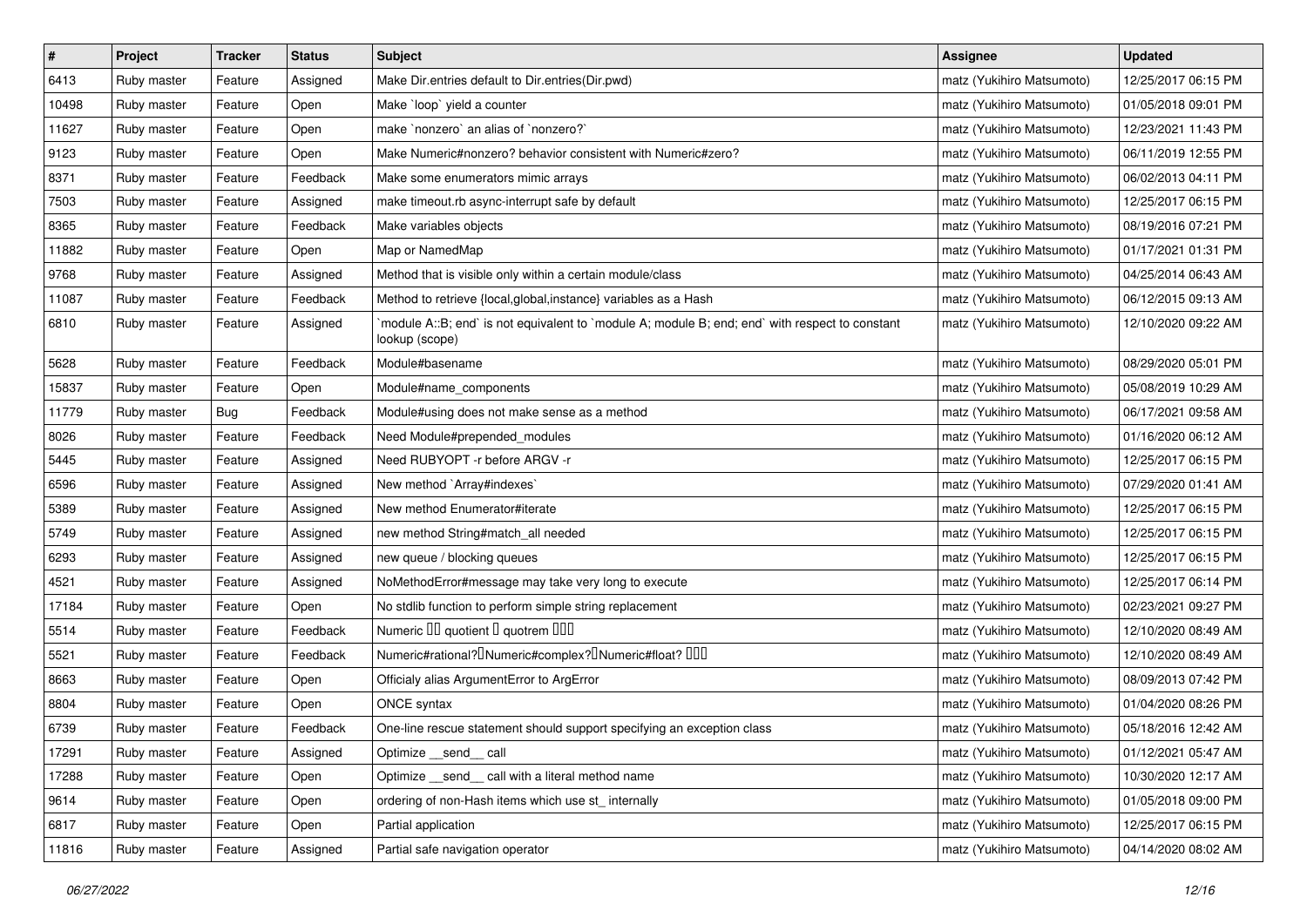| $\pmb{\#}$ | Project     | <b>Tracker</b> | <b>Status</b> | <b>Subject</b>                                                              | Assignee                  | <b>Updated</b>      |
|------------|-------------|----------------|---------------|-----------------------------------------------------------------------------|---------------------------|---------------------|
| 6697       | Ruby master | Feature        | Feedback      | [PATCH] Add Kernel#Symbol conversion method like String(), Array() etc.     | matz (Yukihiro Matsumoto) | 12/25/2017 06:15 PM |
| 11735      | Ruby master | Feature        | Open          | Porting String#squish and String#squish! from Ruby on Rails' Active Support | matz (Yukihiro Matsumoto) | 06/24/2016 08:02 AM |
| 5007       | Ruby master | Feature        | Assigned      | Proc#call_under: Unifying instance_eval and instance_exec                   | matz (Yukihiro Matsumoto) | 04/19/2018 07:57 AM |
| 16461      | Ruby master | Feature        | Assigned      | Proc#using                                                                  | matz (Yukihiro Matsumoto) | 12/10/2020 09:10 AM |
| 8271       | Ruby master | Feature        | Assigned      | Proposal for moving to a more visible, formal process for feature requests  | matz (Yukihiro Matsumoto) | 12/23/2021 11:40 PM |
| 6648       | Ruby master | Feature        | Assigned      | Provide a standard API for retrieving all command-line flags passed to Ruby | matz (Yukihiro Matsumoto) | 12/25/2017 06:15 PM |
| 4824       | Ruby master | Feature        | Assigned      | Provide method Kernel#executed?                                             | matz (Yukihiro Matsumoto) | 03/05/2018 04:57 AM |
| 8164       | Ruby master | Feature        | Assigned      | Public/Private                                                              | matz (Yukihiro Matsumoto) | 12/10/2020 08:50 AM |
| 14397      | Ruby master | Feature        | Assigned      | public, protected and private should return their arguments instead of self | matz (Yukihiro Matsumoto) | 12/10/2018 07:08 AM |
| 5781       | Ruby master | Feature        | Assigned      | Query attributes (attribute methods ending in `?` mark)                     | matz (Yukihiro Matsumoto) | 01/10/2020 06:34 AM |
| 11517      | Ruby master | Feature        | Open          | Queue enhancement - conditional pop                                         | matz (Yukihiro Matsumoto) | 09/17/2015 09:02 PM |
| 11518      | Ruby master | Feature        | Open          | Queue enhancement - promote! and promote_all!                               | matz (Yukihiro Matsumoto) | 09/17/2015 08:40 PM |
| 6317       | Ruby master | Feature        | Assigned      | Range#cover?000000Range00000000000000000000                                 | matz (Yukihiro Matsumoto) | 12/25/2017 06:15 PM |
| 7580       | Ruby master | Feature        | Assigned      | Range translation                                                           | matz (Yukihiro Matsumoto) | 06/11/2018 09:51 AM |
| 15723      | Ruby master | Misc           | Feedback      | Reconsider numbered parameters                                              | matz (Yukihiro Matsumoto) | 10/03/2019 07:16 PM |
| 9704       | Ruby master | Feature        | Open          | Refinements as files instead of modules                                     | matz (Yukihiro Matsumoto) | 10/11/2016 06:36 PM |
| 13129      | Ruby master | Feature        | Assigned      | Refinements cannot refine method_missing and respond_to_missing?            | matz (Yukihiro Matsumoto) | 07/03/2021 10:45 PM |
| 11704      | Ruby master | Bug            | Assigned      | Refinements only get "used" once in loop                                    | matz (Yukihiro Matsumoto) | 04/14/2016 02:45 AM |
| 15445      | Ruby master | Feature        | Open          | Reject '.123' in Float() method                                             | matz (Yukihiro Matsumoto) | 01/10/2019 07:59 AM |
| 6354       | Ruby master | Feature        | Assigned      | Remove escape (break/return/redo/next support) from class/module scope      | matz (Yukihiro Matsumoto) | 12/25/2017 06:15 PM |
| 7702       | Ruby master | Feature        | Open          | Remove Proc#binding                                                         | matz (Yukihiro Matsumoto) | 07/15/2019 07:39 PM |
| 10541      | Ruby master | Misc           | Open          | Remove shorthand string interpolation syntax                                | matz (Yukihiro Matsumoto) | 10/08/2015 05:44 PM |
| 10287      | Ruby master | Feature        | Open          | rename COLON3 to COLON2_HEAD.                                               | matz (Yukihiro Matsumoto) | 07/27/2021 09:34 AM |
| 6445       | Ruby master | Feature        | Assigned      | request for default length/position on string index                         | matz (Yukihiro Matsumoto) | 12/25/2017 06:15 PM |
| 5643       | Ruby master | Feature        | Assigned      | require/load options and binding option                                     | matz (Yukihiro Matsumoto) | 12/25/2017 06:15 PM |
| 7848       | Ruby master | Feature        | Open          | Restore default state for core ruby objects                                 | matz (Yukihiro Matsumoto) | 12/25/2017 06:15 PM |
| 6219       | Ruby master | Feature        | Feedback      | Return value of Hash#store                                                  | matz (Yukihiro Matsumoto) | 12/10/2020 08:46 AM |
| 8232       | Ruby master | Feature        | Open          | Rudiments of abstract algebra in Ruby                                       | matz (Yukihiro Matsumoto) | 04/09/2013 01:47 AM |
| 6367       | Ruby master | Feature        | Feedback      | #same? for Enumerable                                                       | matz (Yukihiro Matsumoto) | 12/25/2017 06:15 PM |
| 5741       | Ruby master | Feature        | Assigned      | Secure Erasure of Passwords                                                 | matz (Yukihiro Matsumoto) | 12/25/2017 06:15 PM |
| 16992      | Ruby master | Feature        | Open          | Sets: officially ordered                                                    | matz (Yukihiro Matsumoto) | 09/03/2020 02:08 PM |
| 7511       | Ruby master | Feature        | Feedback      | short-circuiting logical implication operator                               | matz (Yukihiro Matsumoto) | 12/10/2020 08:55 AM |
| 6841       | Ruby master | Feature        | Assigned      | Shorthand for Assigning Return Value of Method to Self                      | matz (Yukihiro Matsumoto) | 12/10/2020 08:53 AM |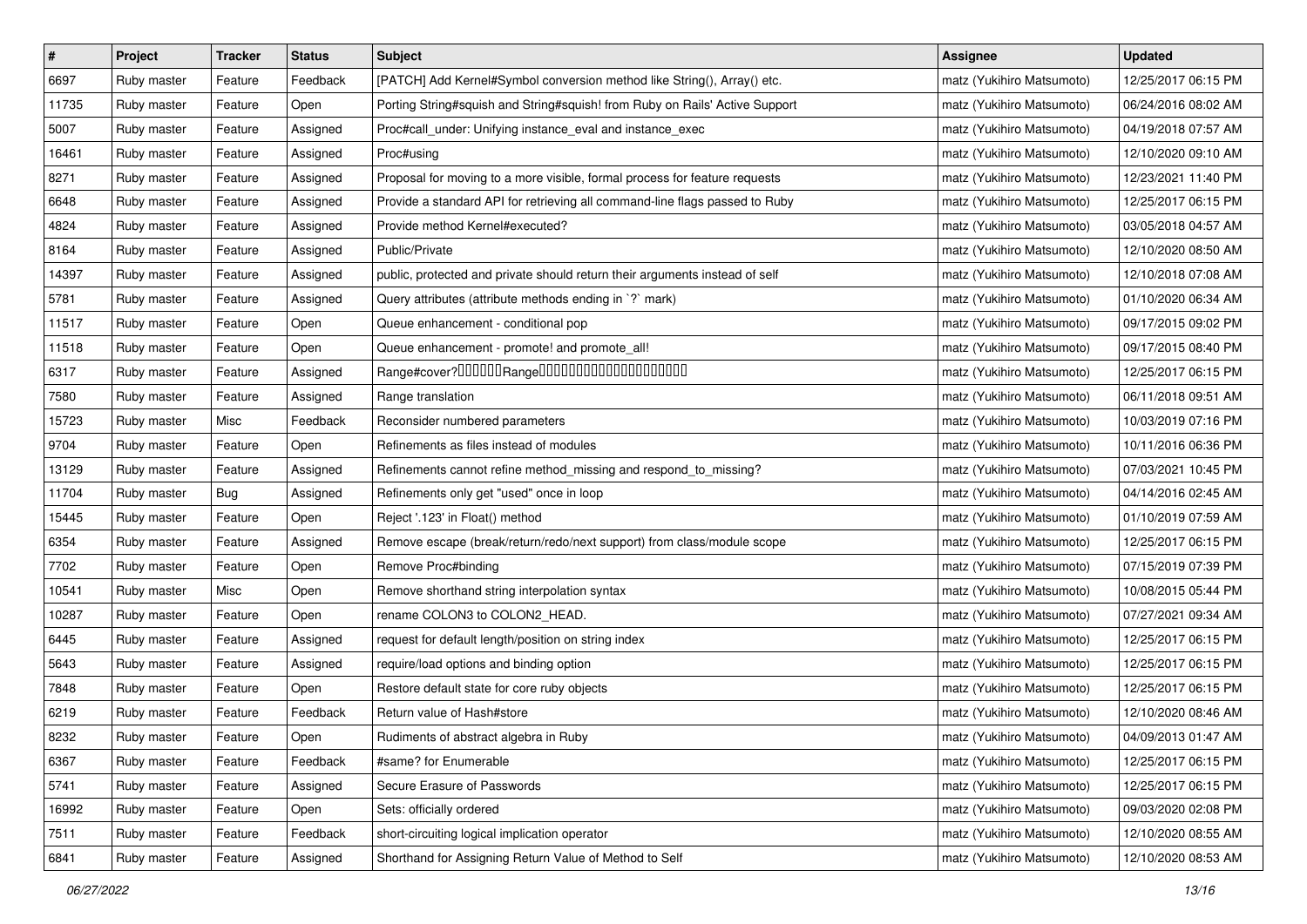| $\#$  | Project     | <b>Tracker</b> | <b>Status</b> | Subject                                                                                                                          | Assignee                                | <b>Updated</b>      |
|-------|-------------|----------------|---------------|----------------------------------------------------------------------------------------------------------------------------------|-----------------------------------------|---------------------|
| 12075 | Ruby master | Feature        | Feedback      | some container#nonempty?                                                                                                         | matz (Yukihiro Matsumoto)               | 10/07/2021 03:11 AM |
| 11028 | Ruby master | Feature        | Assigned      | standalone running single file ( zipped archives of ruby code) running **without installation** using<br>" 'aem install          | matz (Yukihiro Matsumoto)               | 04/04/2015 01:44 AM |
| 13303 | Ruby master | Feature        | Feedback      | String#any? as !String#empty?                                                                                                    | matz (Yukihiro Matsumoto)               | 02/23/2021 05:14 PM |
| 12745 | Ruby master | Feature        | Feedback      | String#(g)sub(!) should pass a MatchData to the block, not a String                                                              | matz (Yukihiro Matsumoto)               | 11/03/2021 11:46 PM |
| 6802  | Ruby master | Feature        | Assigned      | String#scan should have equivalent yielding MatchData                                                                            | matz (Yukihiro Matsumoto)               | 12/25/2017 06:15 PM |
| 5558  | Ruby master | Feature        | Assigned      | String#% strange arity errors                                                                                                    | matz (Yukihiro Matsumoto)               | 12/25/2017 06:15 PM |
| 7349  | Ruby master | Feature        | Assigned      | Struct#inspect needs more meaningful output                                                                                      | matz (Yukihiro Matsumoto)               | 12/25/2017 06:15 PM |
| 12861 | Ruby master | Feature        | Feedback      | super in a block can be either lexically or dynamically scoped depending on how the block is invoked                             | matz (Yukihiro Matsumoto)               | 12/21/2016 05:20 PM |
| 6806  | Ruby master | Feature        | Feedback      | Support functional programming: forbid instance/class variables for ModuleName::method_name,<br>allow for ModuleName.method name | matz (Yukihiro Matsumoto)               | 12/10/2020 08:53 AM |
| 5825  | Ruby master | Feature        | Assigned      | Sweet instance var assignment in the object initializer                                                                          | matz (Yukihiro Matsumoto)               | 12/10/2020 08:53 AM |
| 7795  | Ruby master | Feature        | Open          | Symbol.defined? and/or to_existing_symbol                                                                                        | matz (Yukihiro Matsumoto)               | 12/25/2017 06:15 PM |
| 10064 | Ruby master | Feature        | Feedback      | &:symbol in when clause                                                                                                          | matz (Yukihiro Matsumoto)               | 01/05/2018 09:01 PM |
| 4592  | Ruby master | Feature        | Assigned      | Tempfile0000000                                                                                                                  | matz (Yukihiro Matsumoto)               | 12/25/2017 06:14 PM |
| 8478  | Ruby master | Feature        | Open          | The hash returned by Enumerable#group_by should have an empty array for its default value                                        | matz (Yukihiro Matsumoto)               | 06/04/2013 03:56 PM |
| 5673  | Ruby master | Feature        | Feedback      | undef_method probably doesn't need to raise an error                                                                             | matz (Yukihiro Matsumoto)               | 12/25/2017 06:15 PM |
| 15764 | Ruby master | Bug            | Open          | Whitespace and control characters should not be permitted in tokens                                                              | matz (Yukihiro Matsumoto)               | 04/22/2019 07:48 AM |
| 9816  | Ruby master | Feature        | Assigned      | 00000000000000000000                                                                                                             | matz (Yukihiro Matsumoto)               | 10/28/2014 08:29 AM |
| 8061  | Ruby master | Feature        | Open          | 000000000000000                                                                                                                  | matz (Yukihiro Matsumoto)               | 12/25/2017 06:15 PM |
| 18439 | Ruby master | Feature        | Open          | Support YJIT for VC++                                                                                                            | maximecb (Maxime<br>Chevalier-Boisvert) | 01/10/2022 11:29 PM |
| 6973  | Ruby master | Feature        | Assigned      | Add an #integral? method to Numeric to test for whole-number values                                                              | mrkn (Kenta Murata)                     | 12/25/2017 06:15 PM |
| 14476 | Ruby master | Feature        | Assigned      | Adding same_all? for checking whether all items in an Array are same                                                             | mrkn (Kenta Murata)                     | 08/28/2020 01:10 PM |
| 16350 | Ruby master | Feature        | Assigned      | ArithmeticSequence#member? can result in infinite loop                                                                           | mrkn (Kenta Murata)                     | 05/29/2020 10:26 PM |
| 3647  | Ruby master | Feature        | Feedback      | Array#sample(n, replace=false)                                                                                                   | mrkn (Kenta Murata)                     | 03/11/2020 02:09 AM |
| 5133  | Ruby master | Feature        | Assigned      | Array#unzip as an alias of Array#transpose                                                                                       | mrkn (Kenta Murata)                     | 12/25/2017 06:15 PM |
| 6857  | Ruby master | Feature        | Assigned      | bigdecimal/math BigMath.E/BigMath.exp R. P. Feynman inspired optimization                                                        | mrkn (Kenta Murata)                     | 12/25/2017 06:15 PM |
| 18677 | Ruby master | Bug            | Assigned      | BigDecimal#power (**) returns FloatDomainError when passing an infinite parameter                                                | mrkn (Kenta Murata)                     | 04/20/2022 02:04 AM |
| 5179  | Ruby master | Bug            | Assigned      | Complex#rationalize and to_r with approximate zeros                                                                              | mrkn (Kenta Murata)                     | 01/17/2020 03:00 AM |
| 8295  | Ruby master | Feature        | Assigned      | Float I Rational 0000000000000 BigDecimal 0000000                                                                                | mrkn (Kenta Murata)                     | 12/25/2017 06:15 PM |
| 5310  | Ruby master | Feature        | Assigned      | Integral objects                                                                                                                 | mrkn (Kenta Murata)                     | 12/25/2017 06:15 PM |
| 7321  | Ruby master | Feature        | Assigned      | Newton.#nsolve 00 2 0000000000                                                                                                   | mrkn (Kenta Murata)                     | 12/25/2017 06:15 PM |
| 5522  | Ruby master | Feature        | Feedback      | Numeric#finite? Numeric#infinite? INumeric#nan? IIII                                                                             | mrkn (Kenta Murata)                     | 12/10/2020 08:54 AM |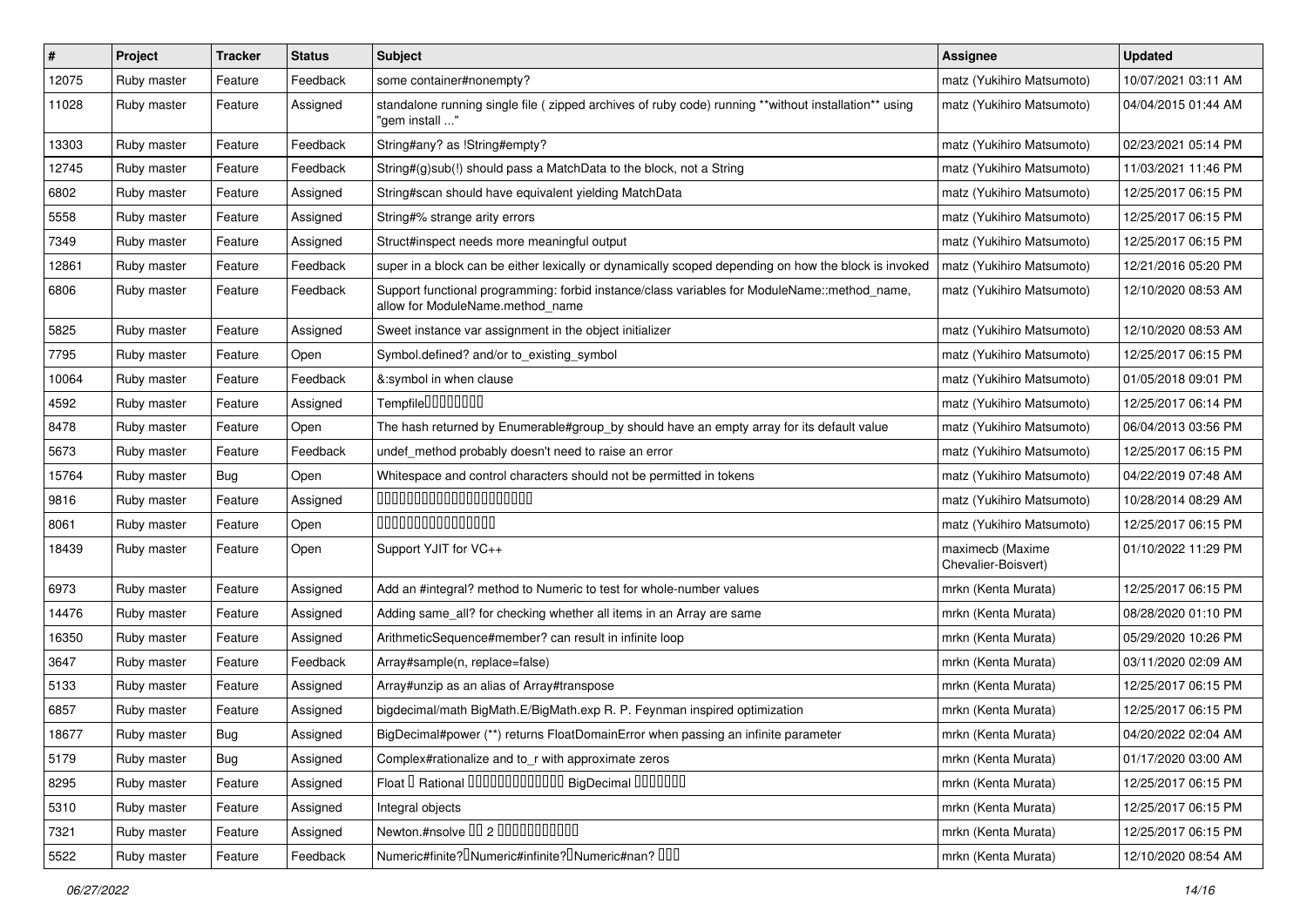| $\pmb{\#}$ | Project     | <b>Tracker</b> | <b>Status</b> | Subject                                                                                                      | <b>Assignee</b>         | <b>Updated</b>      |
|------------|-------------|----------------|---------------|--------------------------------------------------------------------------------------------------------------|-------------------------|---------------------|
| 10782      | Ruby master | Feature        | Assigned      | Patch: Add constants for BigDecimal for ZERO, ONE, TEN                                                       | mrkn (Kenta Murata)     | 05/21/2015 08:13 AM |
| 17339      | Ruby master | Feature        | Assigned      | Semantic grouping with BigDecimal#to_s                                                                       | mrkn (Kenta Murata)     | 12/20/2021 12:39 PM |
| 5654       | Ruby master | Feature        | Assigned      | Introduce global lock to avoid concurrent require                                                            | nahi (Hiroshi Nakamura) | 12/25/2017 06:15 PM |
| 5461       | Ruby master | Feature        | Assigned      | Add pipelining to Net::HTTP                                                                                  | naruse (Yui NARUSE)     | 12/25/2017 06:15 PM |
| 15940      | Ruby master | Feature        | Open          | Coerce symbols internal fstrings in UTF8 rather than ASCII to better share memory with string literals       | naruse (Yui NARUSE)     | 07/30/2019 04:17 AM |
| 15931      | Ruby master | Feature        | Open          | encoding for CESU-8                                                                                          | naruse (Yui NARUSE)     | 12/20/2019 05:42 AM |
| 17111      | Ruby master | Feature        | Assigned      | Improve performance of Net::HTTPHeader#set_form by 40%                                                       | naruse (Yui NARUSE)     | 08/10/2020 05:36 AM |
| 15007      | Ruby master | Misc           | Open          | Let all Init xxx and extension APIs frequently called from init code paths be considered cold                | naruse (Yui NARUSE)     | 12/06/2018 11:05 AM |
| 7892       | Ruby master | <b>Bug</b>     | Open          | MIME encoding bug of NKF.nkf                                                                                 | naruse (Yui NARUSE)     | 12/25/2017 06:15 PM |
| 16559      | Ruby master | Feature        | Open          | Net::HTTP#request injects "Connection: close" header if #started? is false, wasting HTTP server<br>resources | naruse (Yui NARUSE)     | 05/28/2020 07:37 PM |
| 9020       | Ruby master | Feature        | Assigned      | Net::HTTPResponse predicate/query methods                                                                    | naruse (Yui NARUSE)     | 12/25/2017 06:15 PM |
| 5764       | Ruby master | Feature        | Assigned      | Net::HTTP should assume HTTP/0.9 on unexpected responses                                                     | naruse (Yui NARUSE)     | 07/15/2019 05:06 PM |
| 13221      | Ruby master | Feature        | Assigned      | [PATCH] gems/bundled_gems: add "curses" RubyGem                                                              | naruse (Yui NARUSE)     | 09/25/2017 06:32 PM |
| 10628      | Ruby master | Misc           | Open          | Peformance of URI module                                                                                     | naruse (Yui NARUSE)     | 12/26/2014 04:08 PM |
| 3388       | Ruby master | Feature        | Feedback      | regexp support for start_with? and end_with?                                                                 | naruse (Yui NARUSE)     | 12/25/2017 06:02 PM |
| 18371      | Ruby master | Misc           | Assigned      | Release branches (release information in general)                                                            | naruse (Yui NARUSE)     | 03/23/2022 10:32 PM |
| 6265       | Ruby master | Feature        | Assigned      | Remove 'useless' 'concatenation' syntax                                                                      | naruse (Yui NARUSE)     | 08/10/2016 02:36 AM |
| 11526      | Ruby master | <b>Bug</b>     | Assigned      | Streaming HTTP requests are not idempotent and should not be retried                                         | naruse (Yui NARUSE)     | 07/01/2019 09:16 PM |
| 17638      | Ruby master | Feature        | Assigned      | Support backtracing with the libbacktrace library                                                            | naruse (Yui NARUSE)     | 03/05/2021 03:40 PM |
| 7652       | Ruby master | Feature        | Feedback      | Add FreeMiNT support to Ruby                                                                                 | nobu (Nobuyoshi Nakada) | 12/25/2017 06:15 PM |
| 8973       | Ruby master | <b>Bug</b>     | Feedback      | Allow to configure archlibdir for multiarch                                                                  | nobu (Nobuyoshi Nakada) | 06/16/2022 08:22 AM |
| 8959       | Ruby master | Feature        | Assigned      | Allow top level prepend                                                                                      | nobu (Nobuyoshi Nakada) | 10/16/2013 03:22 AM |
| 8449       | Ruby master | Feature        | Open          | Array#ary_plus always returns an array                                                                       | nobu (Nobuyoshi Nakada) | 06/02/2013 04:23 PM |
| 9010       | Ruby master | Bug            | Assigned      | /configure --prefix= cannot handle directories with spaces                                                   | nobu (Nobuyoshi Nakada) | 04/26/2021 10:38 PM |
| 16836      | Ruby master | Bug            | Assigned      | configure-time LDFLAGS leak into ruby pkg-config file                                                        | nobu (Nobuyoshi Nakada) | 08/14/2021 09:10 AM |
| 10416      | Ruby master | <b>Bug</b>     | Open          | Create mechanism for updating of Unicode data files downstreams when we want                                 | nobu (Nobuyoshi Nakada) | 10/08/2021 06:40 AM |
| 6360       | Ruby master | <b>Bug</b>     | Assigned      | Debug information build even without requesting it                                                           | nobu (Nobuyoshi Nakada) | 01/05/2018 09:00 PM |
| 13577      | Ruby master | Feature        | Assigned      | Digest file accidentally receives File object but uses file path                                             | nobu (Nobuyoshi Nakada) | 05/20/2017 06:50 PM |
| 2324       | Ruby master | Feature        | Assigned      | Dir instance methods for relative path                                                                       | nobu (Nobuyoshi Nakada) | 12/25/2017 05:58 PM |
| 13378      | Ruby master | Feature        | Open          | Eliminate 4 of 8 syscalls when requiring file by absolute path                                               | nobu (Nobuyoshi Nakada) | 06/16/2017 07:57 AM |
| 7394       | Ruby master | Feature        | Assigned      | Enumerable#find ifnone parameter could be non-callable                                                       | nobu (Nobuyoshi Nakada) | 02/10/2021 09:32 AM |
| 14971      | Ruby master | <b>Bug</b>     | Open          | error: implicit declaration of function 'rb_vm_call0                                                         | nobu (Nobuyoshi Nakada) | 09/06/2018 03:53 AM |